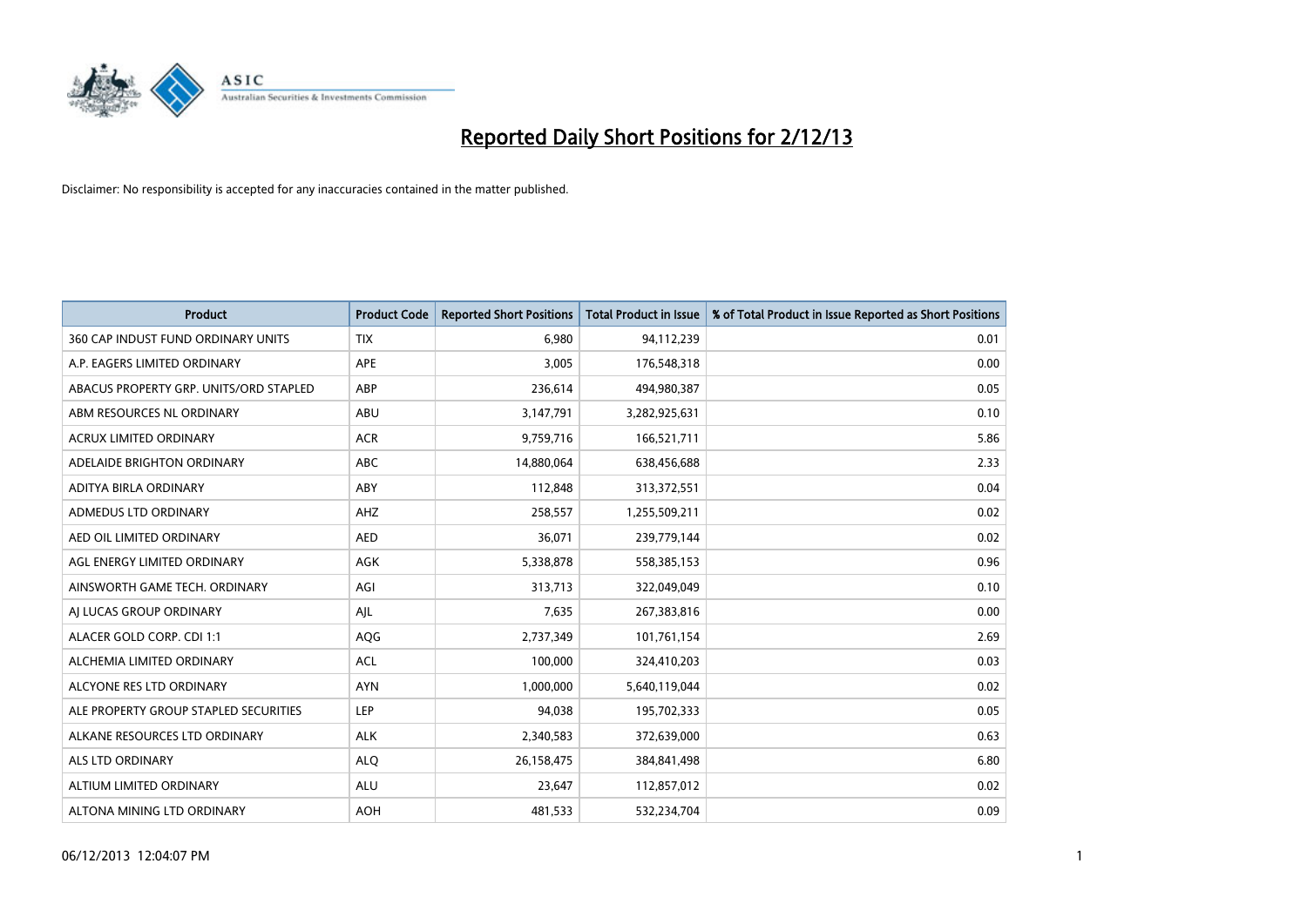

| <b>Product</b>                          | <b>Product Code</b> | <b>Reported Short Positions</b> | <b>Total Product in Issue</b> | % of Total Product in Issue Reported as Short Positions |
|-----------------------------------------|---------------------|---------------------------------|-------------------------------|---------------------------------------------------------|
| ALUMINA LIMITED ORDINARY                | <b>AWC</b>          | 167,994,740                     | 2,806,225,615                 | 5.99                                                    |
| AMALGAMATED HOLDINGS ORDINARY           | AHD                 | 19,480                          | 157,809,687                   | 0.01                                                    |
| AMCOM TELECOMM, ORDINARY                | AMM                 | 1,754,549                       | 244,557,101                   | 0.72                                                    |
| AMCOR LIMITED ORDINARY                  | <b>AMC</b>          | 3,242,285                       | 1,206,684,923                 | 0.27                                                    |
| AMP LIMITED ORDINARY                    | AMP                 | 29,084,966                      | 2,957,737,964                 | 0.98                                                    |
| AMPELLA MINING ORDINARY                 | <b>AMX</b>          | 340,644                         | 248,000,493                   | 0.14                                                    |
| ANSELL LIMITED ORDINARY                 | <b>ANN</b>          | 6,049,160                       | 130,648,660                   | 4.63                                                    |
| ANTARES ENERGY LTD ORDINARY             | AZZ                 | 184,205                         | 255,000,000                   | 0.07                                                    |
| ANZ BANKING GRP LTD ORDINARY            | ANZ                 | 8,357,058                       | 2,743,688,862                 | 0.30                                                    |
| APA GROUP STAPLED SECURITIES            | <b>APA</b>          | 13,373,301                      | 835,750,807                   | 1.60                                                    |
| APN NEWS & MEDIA ORDINARY               | <b>APN</b>          | 15,681,388                      | 661,526,586                   | 2.37                                                    |
| AQUARIUS PLATINUM. ORDINARY             | <b>AOP</b>          | 6,804,390                       | 486,851,336                   | 1.40                                                    |
| AQUILA RESOURCES ORDINARY               | <b>AQA</b>          | 13,733,258                      | 411,804,442                   | 3.33                                                    |
| ARAFURA RESOURCE LTD ORDINARY           | <b>ARU</b>          | 46,367                          | 441,270,644                   | 0.01                                                    |
| ARB CORPORATION ORDINARY                | ARP                 | 1,533,042                       | 72,481,302                    | 2.12                                                    |
| ARDENT LEISURE GROUP STAPLED SECURITIES | AAD                 | 1,975,915                       | 405,055,708                   | 0.49                                                    |
| ARENA REIT ORDINARY UNITS               | ARF                 | 5,161                           | 206,342,963                   | 0.00                                                    |
| ARISTOCRAT LEISURE ORDINARY             | <b>ALL</b>          | 9,291,370                       | 551,418,047                   | 1.68                                                    |
| ARRIUM LTD ORDINARY                     | ARI                 | 16,457,217                      | 1,361,469,008                 | 1.21                                                    |
| ASCIANO LIMITED ORDINARY                | <b>AIO</b>          | 8,271,474                       | 975,385,664                   | 0.85                                                    |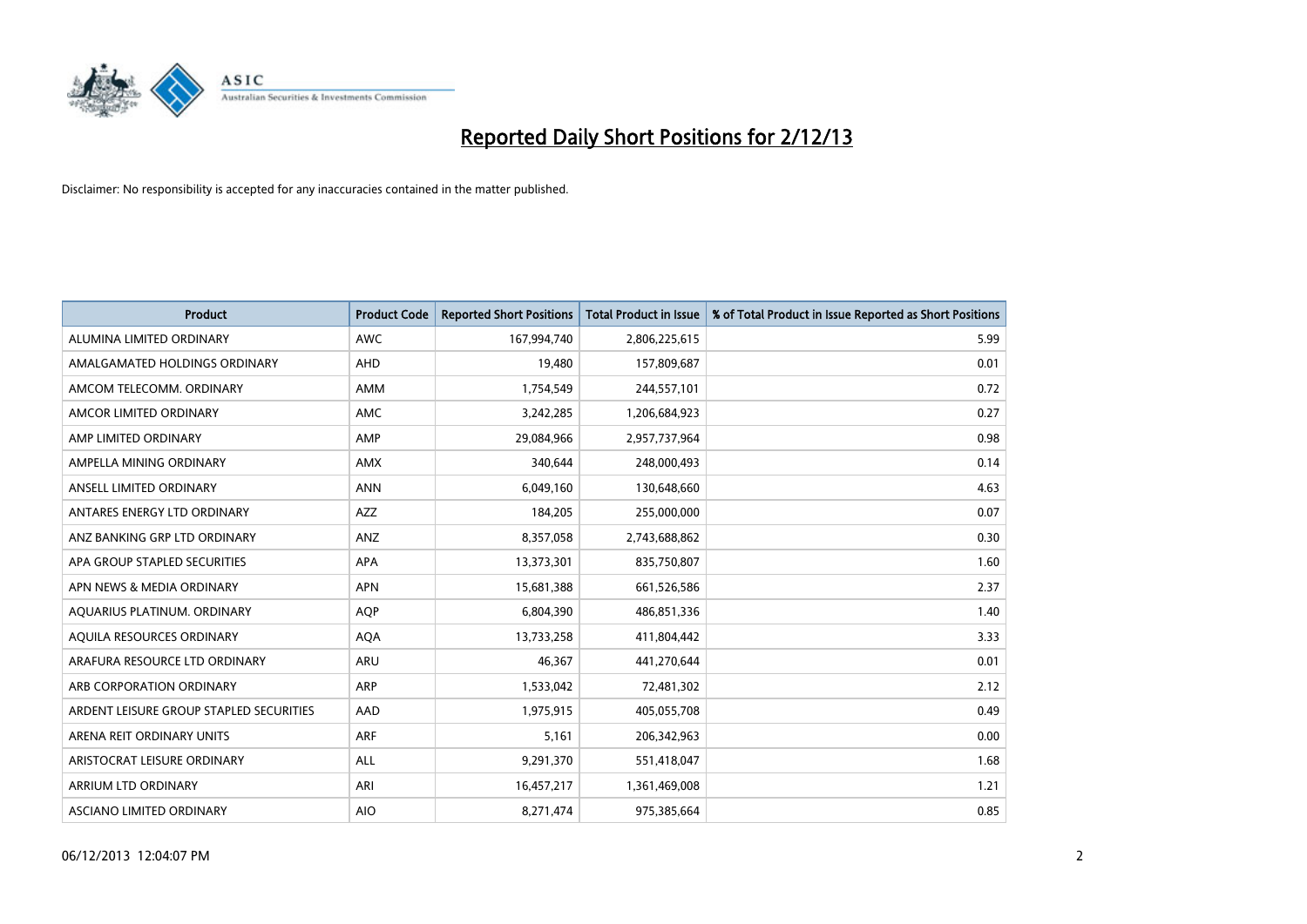

| <b>Product</b>                            | <b>Product Code</b> | <b>Reported Short Positions</b> | <b>Total Product in Issue</b> | % of Total Product in Issue Reported as Short Positions |
|-------------------------------------------|---------------------|---------------------------------|-------------------------------|---------------------------------------------------------|
| ASG GROUP LIMITED ORDINARY                | ASZ                 | 1,096,037                       | 206,720,839                   | 0.53                                                    |
| ASPEN GROUP ORD/UNITS STAPLED             | APZ                 | 40,427                          | 119,946,366                   | 0.03                                                    |
| ASTRO JAP PROP GROUP STAPLED US PROHIBIT. | AJA                 | 32,374                          | 67,211,752                    | 0.05                                                    |
| ASX LIMITED ORDINARY                      | ASX                 | 3,099,430                       | 193,595,162                   | 1.60                                                    |
| ATLANTIC LIMITED ORDINARY                 | ATI                 | 50,000                          | 154,757,339                   | 0.03                                                    |
| ATLAS IRON LIMITED ORDINARY               | <b>AGO</b>          | 67,604,696                      | 915,496,158                   | 7.38                                                    |
| AUCKLAND INTERNATION ORDINARY             | AIA                 | 4,024                           | 1,322,564,489                 | 0.00                                                    |
| AURIZON HOLDINGS LTD ORDINARY             | AZJ                 | 12,969,843                      | 2,137,284,503                 | 0.61                                                    |
| <b>AURORA OIL &amp; GAS ORDINARY</b>      | <b>AUT</b>          | 7,825,013                       | 448,785,778                   | 1.74                                                    |
| AUSDRILL LIMITED ORDINARY                 | <b>ASL</b>          | 23,541,474                      | 312,277,224                   | 7.54                                                    |
| AUSENCO LIMITED ORDINARY                  | AAX                 | 1,291,590                       | 123,527,574                   | 1.05                                                    |
| AUSTAL LIMITED ORDINARY                   | ASB                 | 606,142                         | 346,379,377                   | 0.17                                                    |
| AUSTBROKERS HOLDINGS ORDINARY             | <b>AUB</b>          | 418                             | 59,584,580                    | 0.00                                                    |
| AUSTIN ENGINEERING ORDINARY               | ANG                 | 468,315                         | 73,164,403                    | 0.64                                                    |
| AUSTRALAND PROPERTY STAPLED SECURITY      | <b>ALZ</b>          | 2,319,804                       | 578,324,670                   | 0.40                                                    |
| AUSTRALIAN AGRICULT. ORDINARY             | AAC                 | 4,581,994                       | 532,294,404                   | 0.86                                                    |
| <b>AUSTRALIAN EDUCATION UNITS</b>         | <b>AEU</b>          | 8,611                           | 194,690,418                   | 0.00                                                    |
| AUSTRALIAN INFR LTD ORDINARY              | <b>AIX</b>          | 3,421,049                       | 620,733,944                   | 0.55                                                    |
| AUSTRALIAN PHARM, ORDINARY                | API                 | 5,229,875                       | 488,115,883                   | 1.07                                                    |
| AUTOMOTIVE HOLDINGS ORDINARY              | <b>AHE</b>          | 319,831                         | 260,579,682                   | 0.12                                                    |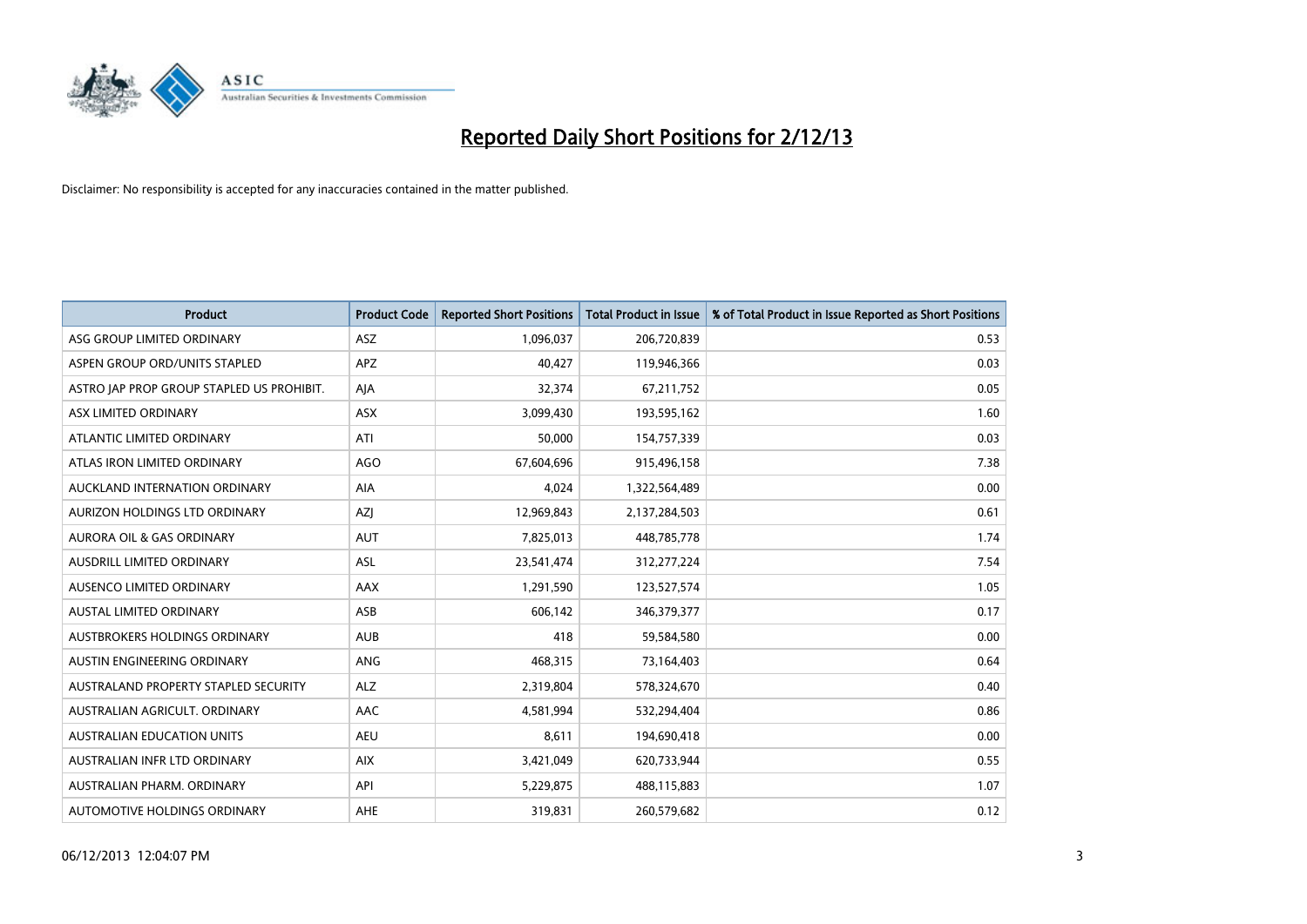

| <b>Product</b>                                | <b>Product Code</b> | <b>Reported Short Positions</b> | <b>Total Product in Issue</b> | % of Total Product in Issue Reported as Short Positions |
|-----------------------------------------------|---------------------|---------------------------------|-------------------------------|---------------------------------------------------------|
| AVIENNINGS LIMITED ORDINARY                   | <b>AVJ</b>          | 69,999                          | 384,423,851                   | 0.02                                                    |
| AWE LIMITED ORDINARY                          | <b>AWE</b>          | 905,085                         | 522,116,985                   | 0.17                                                    |
| <b>BANDANNA ENERGY ORDINARY</b>               | <b>BND</b>          | 19,127,465                      | 528,481,199                   | 3.62                                                    |
| BANK OF QUEENSLAND. ORDINARY                  | <b>BOO</b>          | 6,968,132                       | 319,809,993                   | 2.18                                                    |
| <b>BASE RES LIMITED ORDINARY</b>              | <b>BSE</b>          | 6,656,431                       | 561,840,029                   | 1.18                                                    |
| BATHURST RES NZ LTD ORDINARY                  | <b>BRL</b>          | 19,767,226                      | 821,457,725                   | 2.41                                                    |
| <b>BC IRON LIMITED ORDINARY</b>               | <b>BCI</b>          | 6,300                           | 123,878,630                   | 0.01                                                    |
| BEACH ENERGY LIMITED ORDINARY                 | <b>BPT</b>          | 19,889,640                      | 1,277,958,962                 | 1.56                                                    |
| BEADELL RESOURCE LTD ORDINARY                 | <b>BDR</b>          | 34,187,152                      | 790,727,280                   | 4.32                                                    |
| <b>BEGA CHEESE LTD ORDINARY</b>               | <b>BGA</b>          | 332,072                         | 151,909,385                   | 0.22                                                    |
| BENDIGO AND ADELAIDE ORDINARY                 | <b>BEN</b>          | 12,336,520                      | 409,961,672                   | 3.01                                                    |
| BENTHAM IMF LTD ORDINARY                      | <b>IMF</b>          | 6,193,576                       | 154,895,968                   | 4.00                                                    |
| BERKELEY RESOURCES ORDINARY                   | <b>BKY</b>          | 89,341                          | 179,393,323                   | 0.05                                                    |
| <b>BHP BILLITON LIMITED ORDINARY</b>          | <b>BHP</b>          | 6,955,232                       | 3,211,691,105                 | 0.22                                                    |
| <b>BILLABONG ORDINARY</b>                     | <b>BBG</b>          | 14,066,864                      | 478,944,292                   | 2.94                                                    |
| <b>BIONOMICS LIMITED ORDINARY</b>             | <b>BNO</b>          | 197,819                         | 412,155,924                   | 0.05                                                    |
| BIRIMIAN GOLD LTD ORDINARY                    | <b>BGS</b>          | 9,099                           | 724,981,654                   | 0.00                                                    |
| <b>BLACKMORES LIMITED ORDINARY</b>            | <b>BKL</b>          | 16,241                          | 17,046,024                    | 0.10                                                    |
| <b>BLACKTHORN RESOURCES ORD US PROHIBITED</b> | <b>BTR</b>          | 872,709                         | 164,285,950                   | 0.53                                                    |
| <b>BLUESCOPE STEEL LTD ORDINARY</b>           | <b>BSL</b>          | 5,662,596                       | 558,733,728                   | 1.01                                                    |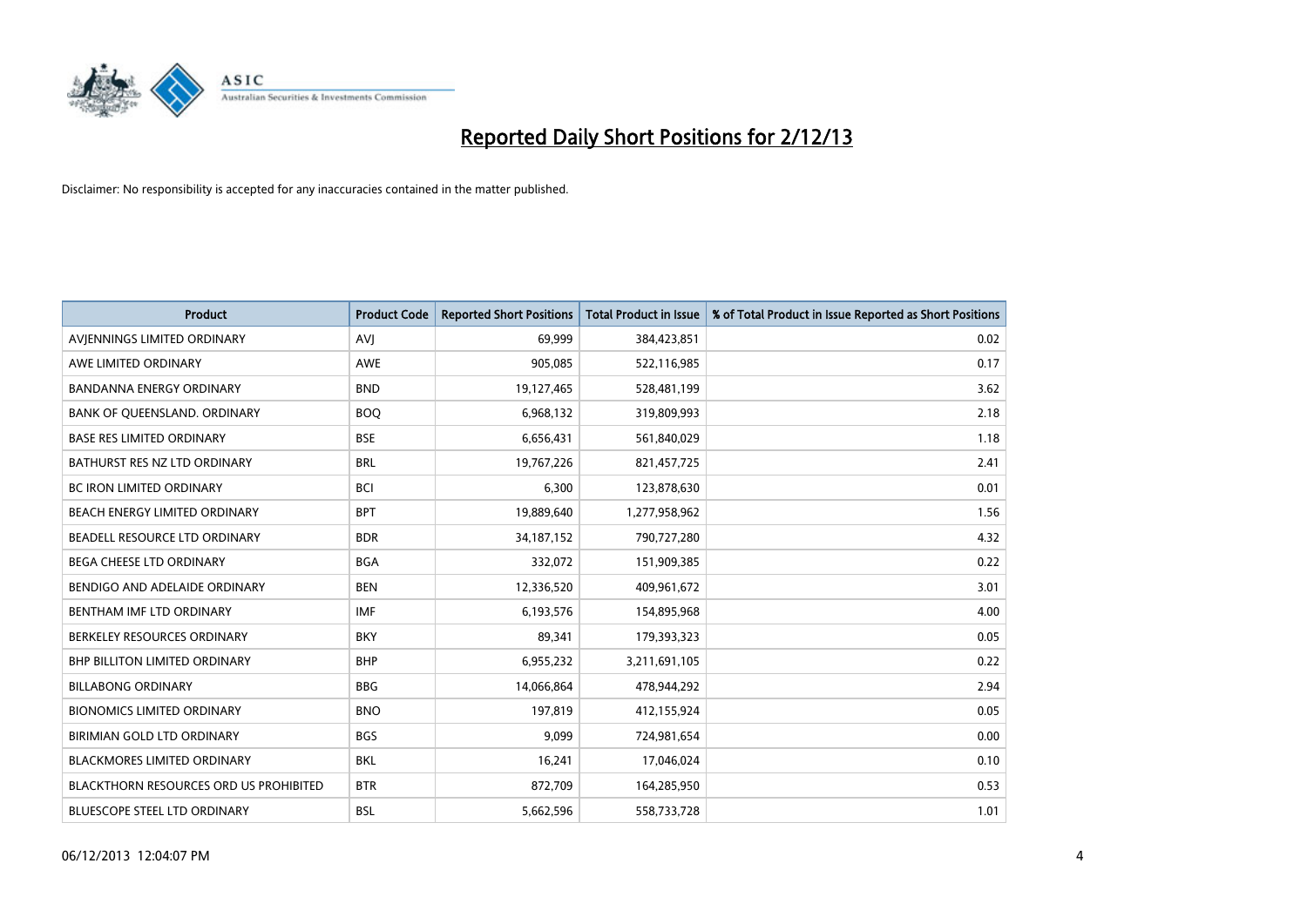

| <b>Product</b>                     | <b>Product Code</b> | <b>Reported Short Positions</b> | <b>Total Product in Issue</b> | % of Total Product in Issue Reported as Short Positions |
|------------------------------------|---------------------|---------------------------------|-------------------------------|---------------------------------------------------------|
| <b>BOART LONGYEAR ORDINARY</b>     | <b>BLY</b>          | 37,180,715                      | 461,163,412                   | 8.06                                                    |
| <b>BOOM LOGISTICS ORDINARY</b>     | <b>BOL</b>          | 249,999                         | 474,868,764                   | 0.05                                                    |
| BORAL LIMITED, ORDINARY            | <b>BLD</b>          | 47,960,342                      | 778,739,826                   | 6.16                                                    |
| <b>BRADKEN LIMITED ORDINARY</b>    | <b>BKN</b>          | 19,272,683                      | 169,240,662                   | 11.39                                                   |
| <b>BRAMBLES LIMITED ORDINARY</b>   | <b>BXB</b>          | 2,040,384                       | 1,560,775,975                 | 0.13                                                    |
| <b>BREVILLE GROUP LTD ORDINARY</b> | <b>BRG</b>          | 2,571,716                       | 130,095,322                   | 1.98                                                    |
| BRICKWORKS LIMITED ORDINARY        | <b>BKW</b>          | 123,249                         | 148,038,996                   | 0.08                                                    |
| BT INVESTMENT MNGMNT ORDINARY      | <b>BTT</b>          | 1,032                           | 279,182,538                   | 0.00                                                    |
| <b>BURU ENERGY ORDINARY</b>        | <b>BRU</b>          | 13,891,756                      | 298,365,707                   | 4.66                                                    |
| <b>BWP TRUST ORDINARY UNITS</b>    | <b>BWP</b>          | 2,541,381                       | 627,165,919                   | 0.41                                                    |
| CABCHARGE AUSTRALIA ORDINARY       | CAB                 | 16,078,583                      | 120,430,683                   | 13.35                                                   |
| CALTEX AUSTRALIA ORDINARY          | <b>CTX</b>          | 1,719,397                       | 270,000,000                   | 0.64                                                    |
| CAPE LAMBERT RES LTD ORDINARY      | <b>CFE</b>          | 19,764                          | 669,241,942                   | 0.00                                                    |
| <b>CARBON ENERGY ORDINARY</b>      | <b>CNX</b>          | 6,799                           | 1,150,931,288                 | 0.00                                                    |
| <b>CARDNO LIMITED ORDINARY</b>     | CDD                 | 6,845,681                       | 145,507,042                   | 4.70                                                    |
| <b>CARINDALE PROPERTY UNIT</b>     | <b>CDP</b>          | $\mathbf{1}$                    | 70,000,000                    | 0.00                                                    |
| CARNARVON PETROLEUM ORDINARY       | <b>CVN</b>          | 734                             | 937,796,875                   | 0.00                                                    |
| CARSALES.COM LTD ORDINARY          | <b>CRZ</b>          | 3,821,537                       | 237,763,965                   | 1.61                                                    |
| <b>CASH CONVERTERS ORDINARY</b>    | CCV                 | 6,749,286                       | 426,302,767                   | 1.58                                                    |
| CEDAR WOODS PROP. ORDINARY         | <b>CWP</b>          | 3,530                           | 73,732,683                    | 0.00                                                    |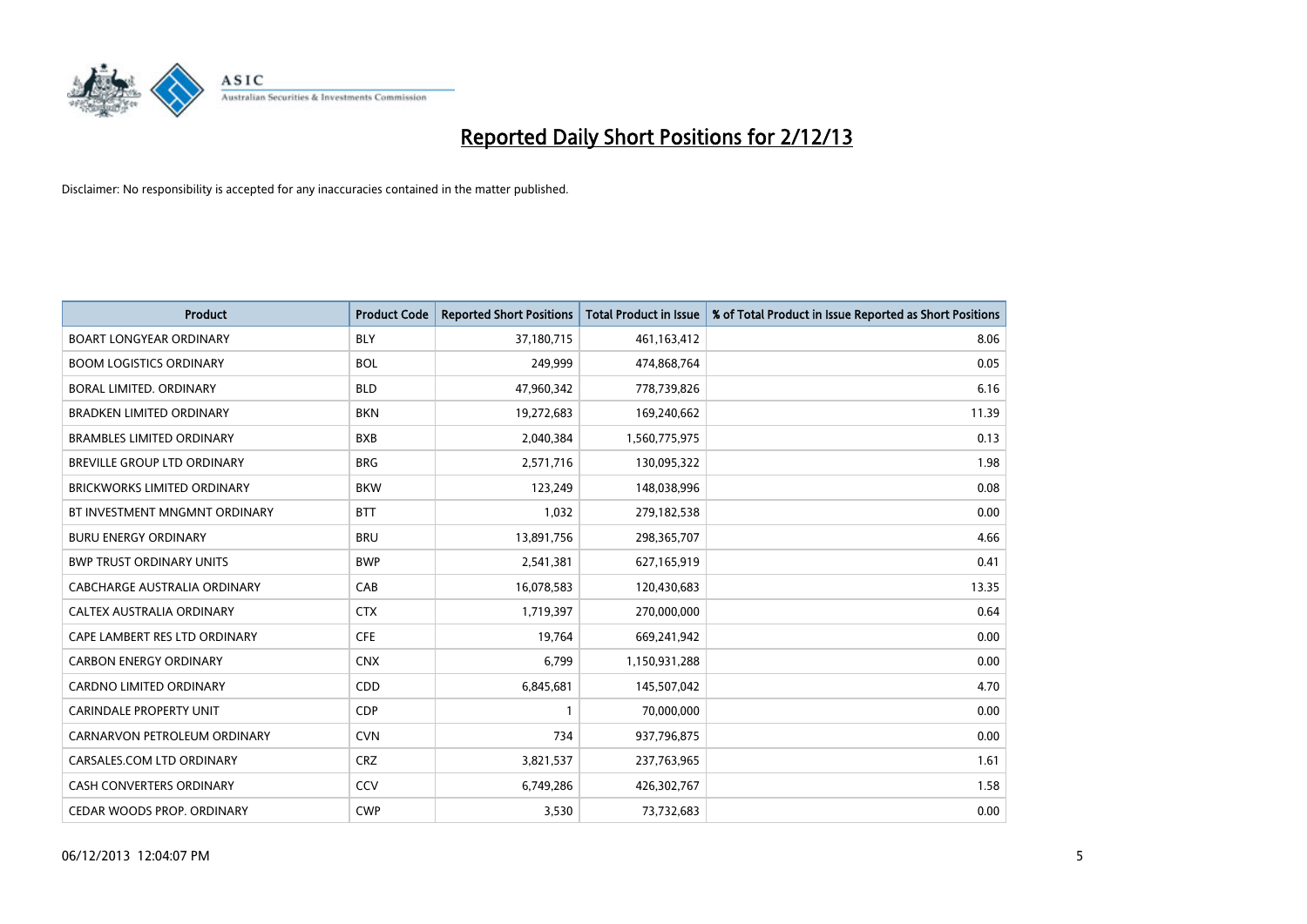

| <b>Product</b>                          | <b>Product Code</b> | <b>Reported Short Positions</b> | <b>Total Product in Issue</b> | % of Total Product in Issue Reported as Short Positions |
|-----------------------------------------|---------------------|---------------------------------|-------------------------------|---------------------------------------------------------|
| CENTRAL PETROLEUM ORDINARY              | <b>CTP</b>          | 445,941                         | 309,218,273                   | 0.14                                                    |
| CERAMIC FUEL CELLS ORDINARY             | <b>CFU</b>          | 991,102                         | 1,601,287,414                 | 0.06                                                    |
| CFS RETAIL TRUST GRP STAPLED SECURITIES | <b>CFX</b>          | 77,397,613                      | 2,858,286,690                 | 2.71                                                    |
| CHALLENGER DIV.PRO. STAPLED UNITS       | <b>CDI</b>          | 97,820                          | 214,101,013                   | 0.05                                                    |
| <b>CHALLENGER LIMITED ORDINARY</b>      | <b>CGF</b>          | 665,050                         | 530,862,585                   | 0.13                                                    |
| CHARTER HALL GROUP STAPLED US PROHIBIT. | <b>CHC</b>          | 281,907                         | 309,118,171                   | 0.09                                                    |
| <b>CHARTER HALL RETAIL UNITS</b>        | <b>CQR</b>          | 10,574,359                      | 362,896,512                   | 2.91                                                    |
| <b>CHORUS LIMITED ORDINARY</b>          | <b>CNU</b>          | 51,716                          | 396,369,767                   | 0.01                                                    |
| CITIGOLD CORP LTD ORDINARY              | <b>CTO</b>          | 153,427                         | 1,352,907,765                 | 0.01                                                    |
| <b>CLOUGH LIMITED ORDINARY</b>          | <b>CLO</b>          | 38,380                          | 777,630,554                   | 0.00                                                    |
| COAL OF AFRICA LTD ORDINARY             | <b>CZA</b>          | 426                             | 1,048,368,613                 | 0.00                                                    |
| COALSPUR MINES LTD ORDINARY             | <b>CPL</b>          | 7,503,270                       | 641,394,435                   | 1.17                                                    |
| COCA-COLA AMATIL ORDINARY               | <b>CCL</b>          | 17,001,822                      | 763,590,249                   | 2.23                                                    |
| <b>COCHLEAR LIMITED ORDINARY</b>        | <b>COH</b>          | 9,209,845                       | 57,062,020                    | 16.14                                                   |
| <b>COCKATOO COAL ORDINARY</b>           | COK                 | 15,311,271                      | 886,294,158                   | 1.73                                                    |
| CODAN LIMITED ORDINARY                  | <b>CDA</b>          | 808,671                         | 176,969,924                   | 0.46                                                    |
| COFFEY INTERNATIONAL ORDINARY           | <b>COF</b>          | 18,921                          | 255,833,165                   | 0.01                                                    |
| <b>COKAL LTD ORDINARY</b>               | <b>CKA</b>          | 103,470                         | 471,103,926                   | 0.02                                                    |
| <b>COLLECTION HOUSE ORDINARY</b>        | <b>CLH</b>          | 1,326,735                       | 128,969,148                   | 1.03                                                    |
| COLLINS FOODS LTD ORDINARY              | <b>CKF</b>          | 300                             | 93,000,003                    | 0.00                                                    |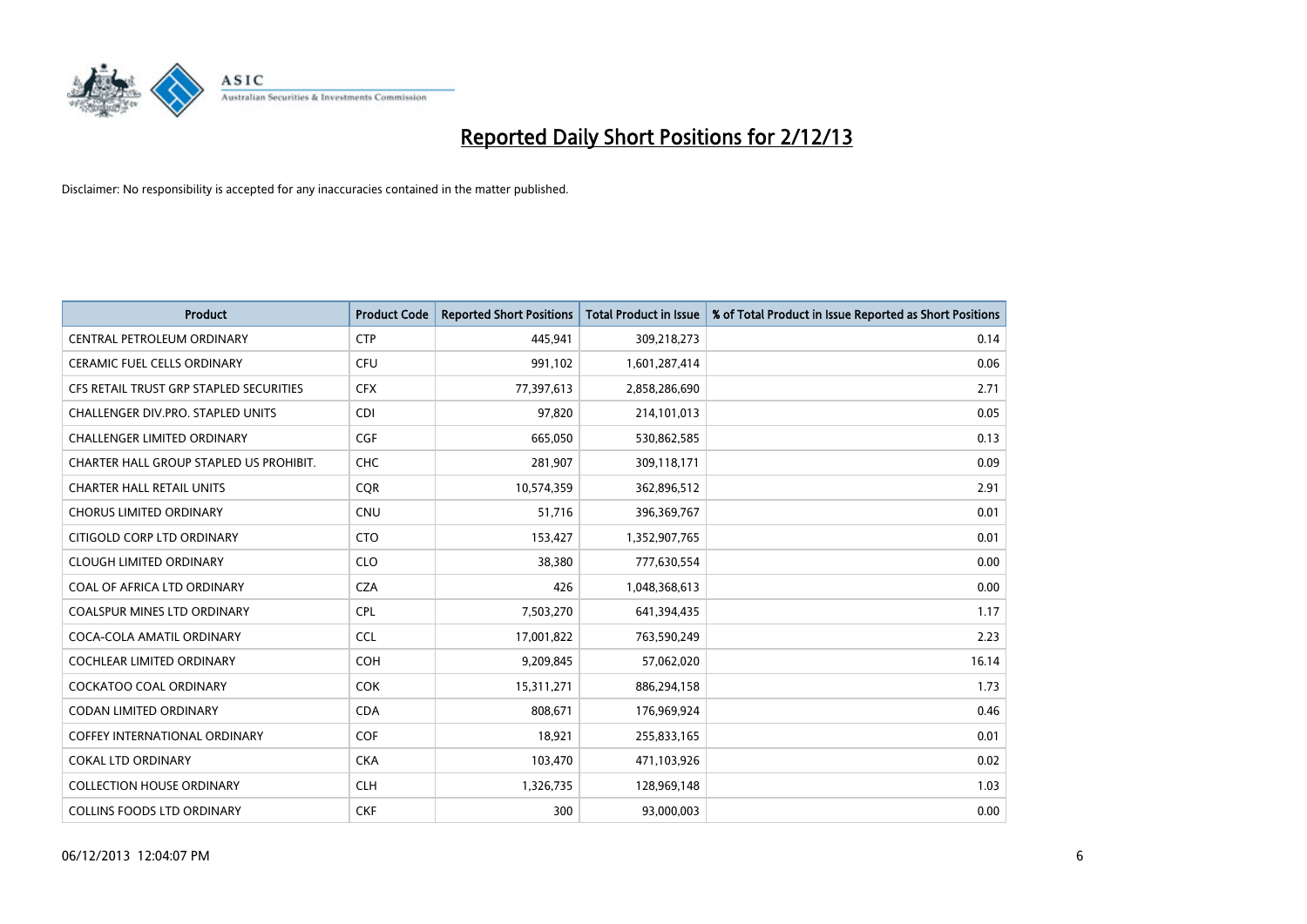

| <b>Product</b>                          | <b>Product Code</b> | <b>Reported Short Positions</b> | <b>Total Product in Issue</b> | % of Total Product in Issue Reported as Short Positions |
|-----------------------------------------|---------------------|---------------------------------|-------------------------------|---------------------------------------------------------|
| COMMONWEALTH BANK, ORDINARY             | <b>CBA</b>          | 5,160,826                       | 1,611,928,836                 | 0.32                                                    |
| COMMONWEALTH PROP ORDINARY UNITS        | <b>CPA</b>          | 15,546,560                      | 2,347,003,413                 | 0.66                                                    |
| <b>COMPASS RESOURCES ORDINARY</b>       | <b>CMR</b>          | 7,472                           | 1,403,744,100                 | 0.00                                                    |
| <b>COMPUTERSHARE LTD ORDINARY</b>       | <b>CPU</b>          | 11,448,891                      | 556,203,079                   | 2.06                                                    |
| <b>COOPER ENERGY LTD ORDINARY</b>       | <b>COE</b>          | 462,610                         | 329,235,509                   | 0.14                                                    |
| <b>CORP TRAVEL LIMITED ORDINARY</b>     | <b>CTD</b>          | 404.961                         | 78,246,245                    | 0.52                                                    |
| CORP TRAVEL LIMITED RIGHTS 09-JAN-14    | <b>CTDR</b>         | 8,390                           | 11,592,036                    | 0.07                                                    |
| <b>CREDIT CORP GROUP ORDINARY</b>       | <b>CCP</b>          | 18,514                          | 46,131,882                    | 0.04                                                    |
| <b>CROMWELL PROP STAPLED SECURITIES</b> | <b>CMW</b>          | 15,530,474                      | 1,721,483,143                 | 0.90                                                    |
| <b>CROWE HORWATH AUS ORDINARY</b>       | <b>CRH</b>          | 739,814                         | 273,005,429                   | 0.27                                                    |
| <b>CROWN RESORTS LTD ORDINARY</b>       | <b>CWN</b>          | 1,278,186                       | 728,394,185                   | 0.18                                                    |
| <b>CSG LIMITED ORDINARY</b>             | CSV                 | 83,527                          | 278,973,075                   | 0.03                                                    |
| <b>CSL LIMITED ORDINARY</b>             | CSL                 | 592,069                         | 486,860,673                   | 0.12                                                    |
| <b>CSR LIMITED ORDINARY</b>             | <b>CSR</b>          | 29,716,033                      | 506,000,315                   | 5.87                                                    |
| <b>CUDECO LIMITED ORDINARY</b>          | CDU                 | 9,344,324                       | 205,017,174                   | 4.56                                                    |
| <b>CUDECO LIMITED RIGHTS 04-DEC-13</b>  | <b>CDUR</b>         | 581,935                         | 34,169,529                    | 1.70                                                    |
| DART ENERGY LTD ORDINARY                | <b>DTE</b>          | 6,176,065                       | 1,108,251,519                 | 0.56                                                    |
| DATA#3 LIMITED ORDINARY                 | <b>DTL</b>          | 621,860                         | 153,974,950                   | 0.40                                                    |
| DAVID JONES LIMITED ORDINARY            | <b>DJS</b>          | 46,066,296                      | 537,137,845                   | 8.58                                                    |
| DECMIL GROUP LIMITED ORDINARY           | <b>DCG</b>          | 3,471,101                       | 168,657,794                   | 2.06                                                    |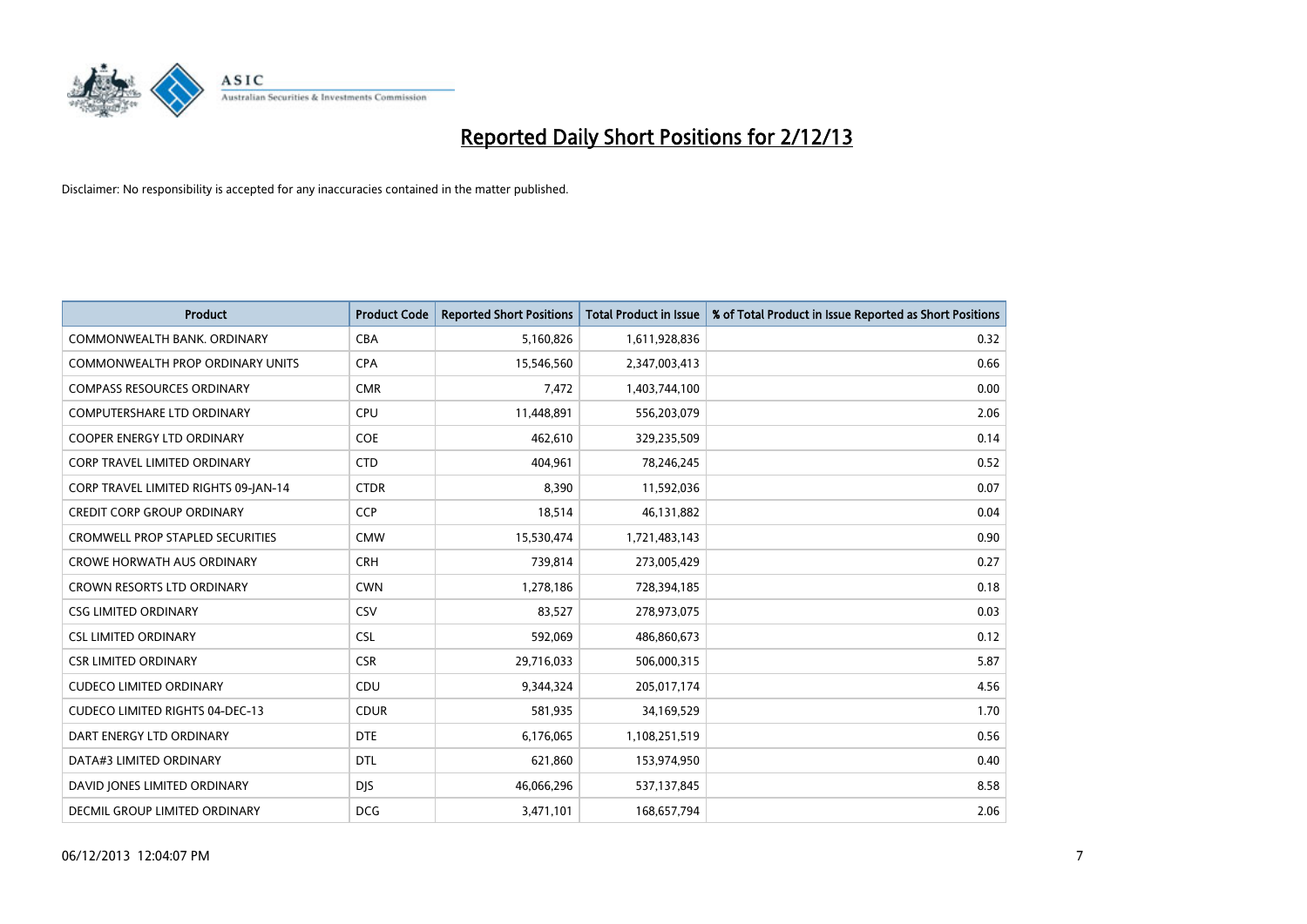

| <b>Product</b>                       | <b>Product Code</b> | <b>Reported Short Positions</b> | <b>Total Product in Issue</b> | % of Total Product in Issue Reported as Short Positions |
|--------------------------------------|---------------------|---------------------------------|-------------------------------|---------------------------------------------------------|
| DEEP YELLOW LIMITED ORDINARY         | <b>DYL</b>          | 100,002                         | 1,612,407,567                 | 0.01                                                    |
| DEVINE LIMITED ORDINARY              | <b>DVN</b>          | 41,145                          | 158,730,556                   | 0.03                                                    |
| DEXUS PROPERTY GROUP STAPLED UNITS   | <b>DXS</b>          | 19,866,077                      | 4,628,228,426                 | 0.43                                                    |
| DISCOVERY METALS LTD ORDINARY        | <b>DML</b>          | 9,685,189                       | 560,034,418                   | 1.73                                                    |
| DOMINO PIZZA ENTERPR ORDINARY        | <b>DMP</b>          | 1,177,383                       | 85,915,713                    | 1.37                                                    |
| DOWNER EDI LIMITED ORDINARY          | <b>DOW</b>          | 11,815,062                      | 434,734,970                   | 2.72                                                    |
| DRAGON MINING LTD ORDINARY           | <b>DRA</b>          | 50,000                          | 88,840,613                    | 0.06                                                    |
| DRILLSEARCH ENERGY ORDINARY          | <b>DLS</b>          | 11,458,558                      | 432,465,895                   | 2.65                                                    |
| DUET GROUP STAPLED US PROHIBIT.      | <b>DUE</b>          | 14,307,729                      | 1,237,195,531                 | 1.16                                                    |
| DULUXGROUP LIMITED ORDINARY          | <b>DLX</b>          | 383,232                         | 377,019,430                   | 0.10                                                    |
| DWS LTD ORDINARY                     | <b>DWS</b>          | 638,231                         | 132,362,763                   | 0.48                                                    |
| ECHO ENTERTAINMENT ORDINARY          | <b>EGP</b>          | 18,928,575                      | 825,672,730                   | 2.29                                                    |
| <b>ELDERS LIMITED ORDINARY</b>       | <b>ELD</b>          | 19,886,311                      | 455,013,329                   | 4.37                                                    |
| ELEMENTAL MINERALS ORDINARY          | <b>ELM</b>          | 176,299                         | 303,263,391                   | 0.06                                                    |
| <b>EMECO HOLDINGS ORDINARY</b>       | <b>EHL</b>          | 10,431,135                      | 599,675,707                   | 1.74                                                    |
| <b>ENDEAVOUR MIN CORP CDI 1:1</b>    | <b>EVR</b>          | 392,500                         | 83,273,218                    | 0.47                                                    |
| ENERGY RESOURCES ORDINARY 'A'        | ERA                 | 10,551,321                      | 517,725,062                   | 2.04                                                    |
| <b>ENERGY WORLD CORPOR. ORDINARY</b> | <b>EWC</b>          | 48,745,033                      | 1,734,166,672                 | 2.81                                                    |
| <b>ENVESTRA LIMITED ORDINARY</b>     | <b>ENV</b>          | 4,949,453                       | 1,796,808,474                 | 0.28                                                    |
| EQUATORIAL RES LTD ORDINARY          | EQX                 | 8                               | 121,885,353                   | 0.00                                                    |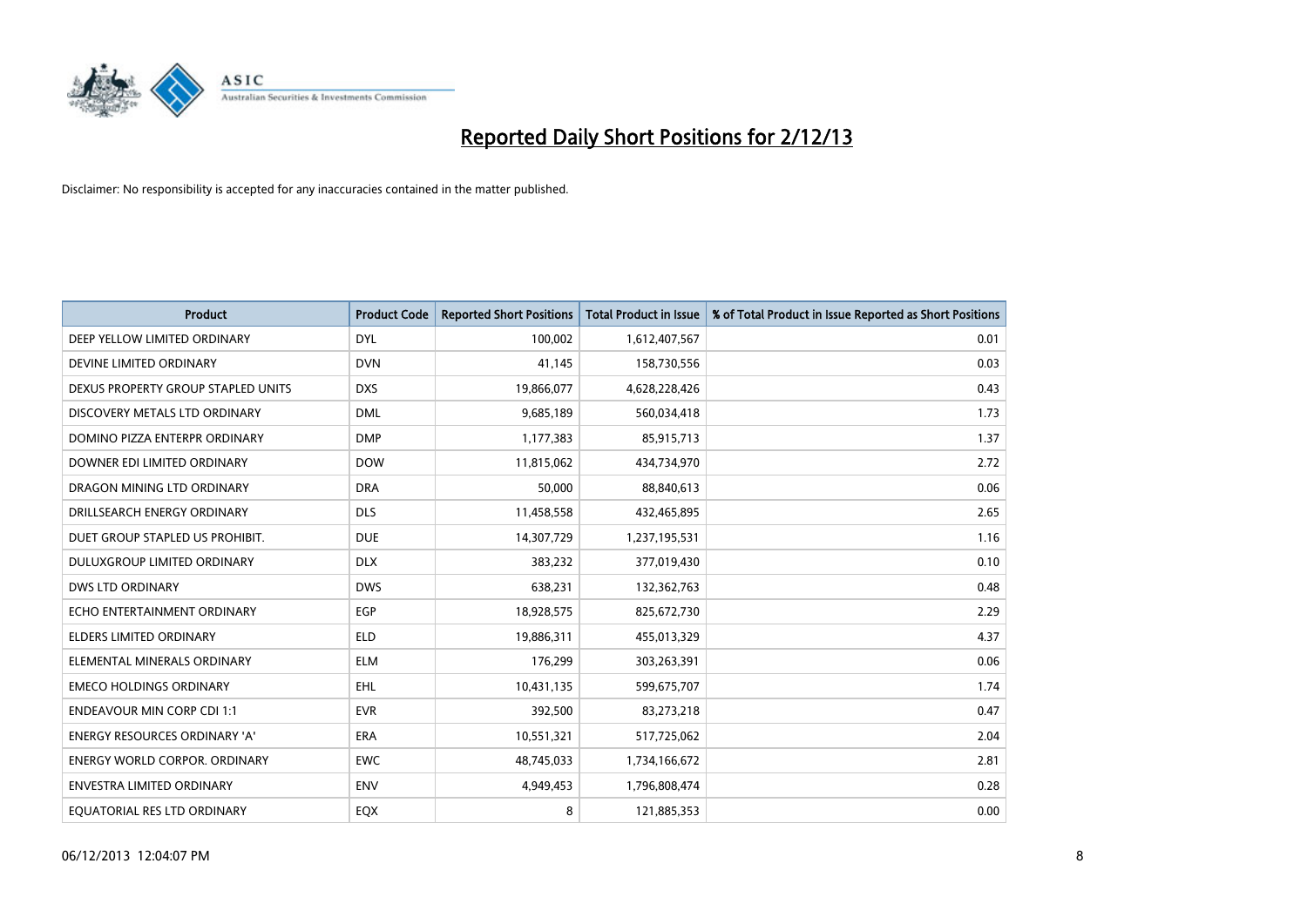

| <b>Product</b>                         | <b>Product Code</b> | <b>Reported Short Positions</b> | <b>Total Product in Issue</b> | % of Total Product in Issue Reported as Short Positions |
|----------------------------------------|---------------------|---------------------------------|-------------------------------|---------------------------------------------------------|
| ERM POWER LIMITED ORDINARY             | EPW                 | 251,071                         | 238,714,606                   | 0.11                                                    |
| ESERVGLOBAL LIMITED ORDINARY           | <b>ESV</b>          | 7,945,867                       | 249,045,997                   | 3.19                                                    |
| ETHANE PIPELINE STAPLED SECURITIES     | <b>EPX</b>          | 2,890                           | 69,302,275                    | 0.00                                                    |
| EVOLUTION MINING LTD ORDINARY          | <b>EVN</b>          | 18,554,290                      | 708,652,367                   | 2.62                                                    |
| <b>FAIRFAX MEDIA LTD ORDINARY</b>      | <b>FXI</b>          | 267,150,421                     | 2,351,955,725                 | 11.36                                                   |
| <b>FANTASTIC HOLDINGS ORDINARY</b>     | <b>FAN</b>          | 62,889                          | 103,068,398                   | 0.06                                                    |
| <b>FAR LTD ORDINARY</b>                | <b>FAR</b>          | 24,205,420                      | 2,499,846,742                 | 0.97                                                    |
| FEDERATION CNTRES ORD/UNIT STAPLED SEC | <b>FDC</b>          | 2,729,893                       | 1,427,641,565                 | 0.19                                                    |
| FINBAR GROUP LIMITED ORDINARY          | <b>FRI</b>          | 2.239                           | 220,847,184                   | 0.00                                                    |
| FISHER & PAYKEL H. ORDINARY            | <b>FPH</b>          | 1,648,654                       | 546,922,181                   | 0.30                                                    |
| FKP PROPERTY GROUP STAPLED SECURITIES  | <b>FKP</b>          | 16,094,552                      | 421,673,507                   | 3.82                                                    |
| FLEETWOOD CORP ORDINARY                | <b>FWD</b>          | 2,301,090                       | 60,522,619                    | 3.80                                                    |
| FLETCHER BUILDING ORDINARY             | <b>FBU</b>          | 1,098,365                       | 687,854,788                   | 0.16                                                    |
| FLEXIGROUP LIMITED ORDINARY            | <b>FXL</b>          | 235,403                         | 303,385,394                   | 0.08                                                    |
| FLIGHT CENTRE TRAVEL ORDINARY          | <b>FLT</b>          | 4,251,882                       | 100,530,453                   | 4.23                                                    |
| FLINDERS MINES LTD ORDINARY            | <b>FMS</b>          | 2,913,441                       | 1,824,843,676                 | 0.16                                                    |
| FOCUS MINERALS LTD ORDINARY            | <b>FML</b>          | 27,698,712                      | 9,137,375,877                 | 0.30                                                    |
| FONTERRA SHARE FUND ORDINARY UNITS     | FSF                 | 319                             | 106,956,563                   | 0.00                                                    |
| <b>FORGE GROUP LIMITED ORDINARY</b>    | FGE                 | 1,181,080                       | 86,169,014                    | 1.37                                                    |
| FORTE CONSOLIDATED ORDINARY            | <b>FRC</b>          | 1,000,000                       | 95,805,002                    | 1.04                                                    |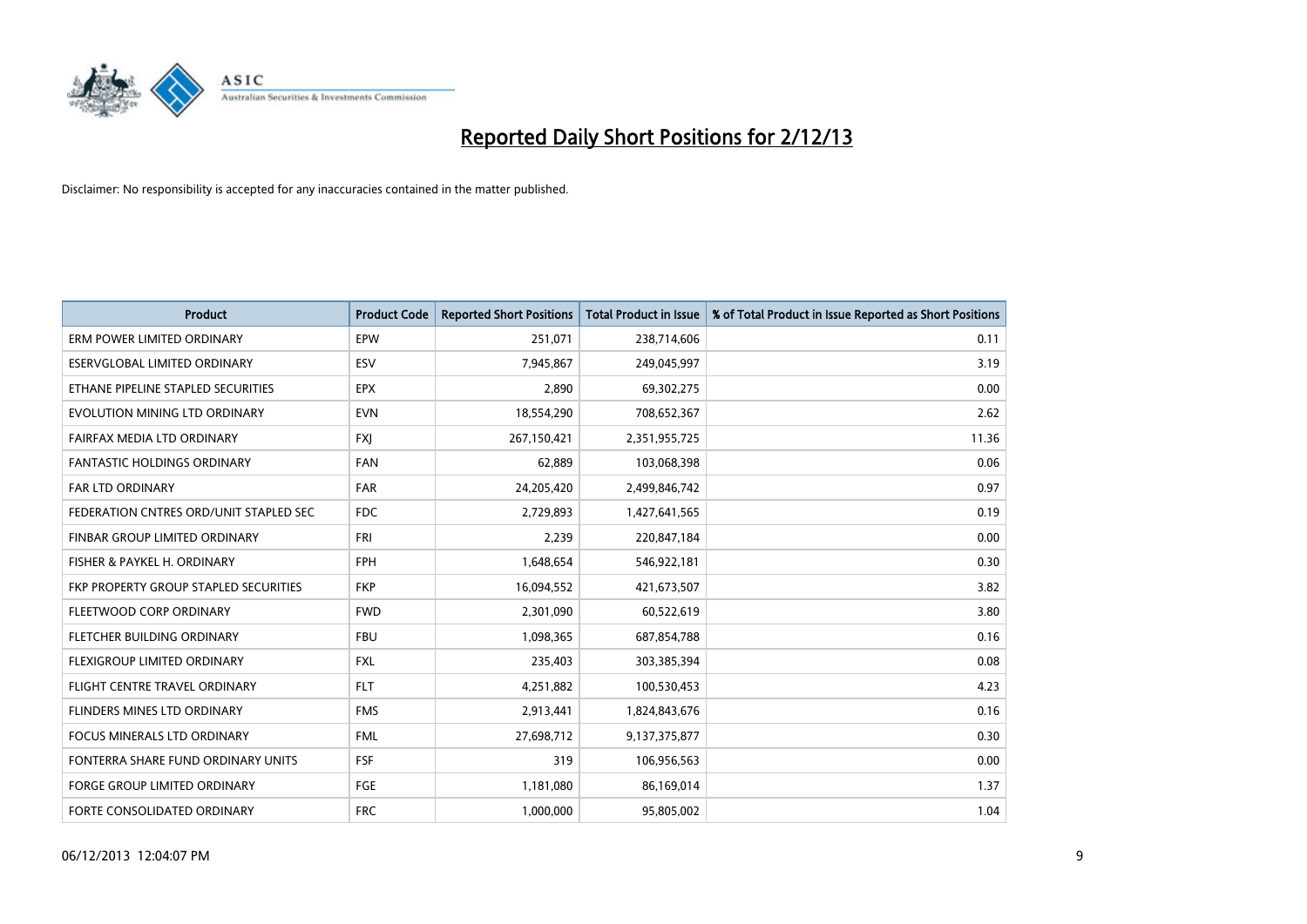

| <b>Product</b>                                   | <b>Product Code</b> | <b>Reported Short Positions</b> | <b>Total Product in Issue</b> | % of Total Product in Issue Reported as Short Positions |
|--------------------------------------------------|---------------------|---------------------------------|-------------------------------|---------------------------------------------------------|
| <b>FORTESCUE METALS GRP ORDINARY</b>             | <b>FMG</b>          | 144,129,035                     | 3,113,798,151                 | 4.63                                                    |
| <b>G.U.D. HOLDINGS ORDINARY</b>                  | GUD                 | 5,704,242                       | 71,341,319                    | 8.00                                                    |
| <b>G8 EDUCATION LIMITED ORDINARY</b>             | <b>GEM</b>          | 1,396,989                       | 300,302,719                   | 0.47                                                    |
| <b>GALAXY RESOURCES ORDINARY</b>                 | GXY                 | 10,617,038                      | 1,007,482,656                 | 1.05                                                    |
| <b>GBST HOLDINGS., ORDINARY</b>                  | GBT                 | 259                             | 66,561,725                    | 0.00                                                    |
| <b>GENETIC TECHNOLOGIES ORDINARY</b>             | GTG                 | 193,440                         | 572,694,121                   | 0.03                                                    |
| <b>GEODYNAMICS LIMITED ORDINARY</b>              | GDY                 | 850                             | 406,452,608                   | 0.00                                                    |
| GI DYNAMICS, INC CDI US PROHIBITED               | GID                 | 1,366,040                       | 393,043,620                   | 0.35                                                    |
| <b>GINDALBIE METALS LTD ORDINARY</b>             | GBG                 | 48,370,990                      | 1,493,498,390                 | 3.24                                                    |
| <b>GOODMAN FIELDER, ORDINARY</b>                 | GFF                 | 32,669,790                      | 1,955,559,207                 | 1.67                                                    |
| <b>GOODMAN GROUP STAPLED</b>                     | GMG                 | 1,964,049                       | 1,718,742,809                 | 0.11                                                    |
| <b>GPT GROUP STAPLED SEC.</b>                    | <b>GPT</b>          | 7,100,543                       | 1,694,888,638                 | 0.42                                                    |
| <b>GRAINCORP LIMITED A CLASS ORDINARY</b>        | <b>GNC</b>          | 93,964                          | 228,855,628                   | 0.04                                                    |
| <b>GRANGE RESOURCES, ORDINARY</b>                | GRR                 | 5,631,434                       | 1,156,492,195                 | 0.49                                                    |
| <b>GREENCROSS LIMITED ORDINARY</b>               | <b>GXL</b>          | 25,331                          | 37,682,334                    | 0.07                                                    |
| <b>GREENLAND MIN EN LTD ORDINARY</b>             | GGG                 | 7,374,977                       | 574,572,911                   | 1.28                                                    |
| <b>GROWTHPOINT PROPERTY ORD/UNIT STAPLED SEC</b> | GOZ                 | 1,409,257                       | 414,410,218                   | 0.34                                                    |
| <b>GRYPHON MINERALS LTD ORDINARY</b>             | GRY                 | 6,374,611                       | 400,797,615                   | 1.59                                                    |
| <b>GUILDFORD COAL LTD ORDINARY</b>               | <b>GUF</b>          | 312,776                         | 635,046,899                   | 0.05                                                    |
| <b>GWA GROUP LTD ORDINARY</b>                    | <b>GWA</b>          | 13,096,903                      | 306,533,770                   | 4.27                                                    |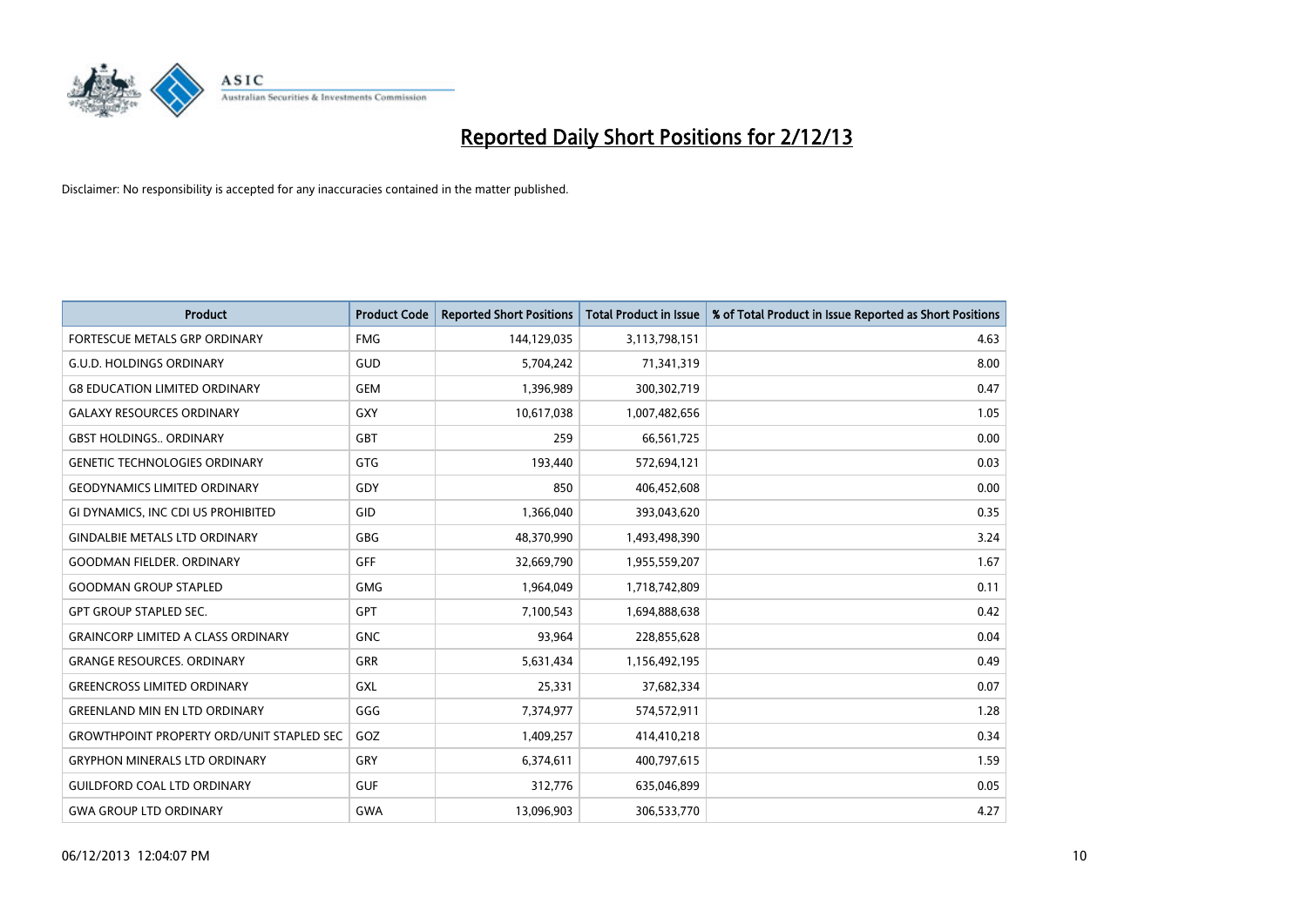

| <b>Product</b>                           | <b>Product Code</b> | <b>Reported Short Positions</b> | <b>Total Product in Issue</b> | % of Total Product in Issue Reported as Short Positions |
|------------------------------------------|---------------------|---------------------------------|-------------------------------|---------------------------------------------------------|
| <b>HARVEY NORMAN ORDINARY</b>            | <b>HVN</b>          | 64,159,386                      | 1,062,316,784                 | 6.04                                                    |
| <b>HENDERSON GROUP CDI 1:1</b>           | <b>HGG</b>          | 745,741                         | 738,574,583                   | 0.10                                                    |
| HFA HOLDINGS LIMITED ORDINARY            | <b>HFA</b>          | 3,863                           | 118,738,157                   | 0.00                                                    |
| <b>HIGHLANDS PACIFIC ORDINARY</b>        | <b>HIG</b>          | 500,001                         | 853,777,764                   | 0.06                                                    |
| HILLGROVE RES LTD ORDINARY               | <b>HGO</b>          | 5,900,143                       | 1,178,589,221                 | 0.50                                                    |
| <b>HILLS LTD ORDINARY</b>                | <b>HIL</b>          | 500,031                         | 239,375,808                   | 0.21                                                    |
| HORIZON OIL LIMITED ORDINARY             | <b>HZN</b>          | 76,184,594                      | 1,301,147,932                 | 5.86                                                    |
| HOT CHILI LTD ORDINARY                   | <b>HCH</b>          | 10,000                          | 347,732,196                   | 0.00                                                    |
| <b>ICON ENERGY LIMITED ORDINARY</b>      | <b>ICN</b>          | 4,647                           | 535,455,958                   | 0.00                                                    |
| <b>IINET LIMITED ORDINARY</b>            | <b>IIN</b>          | 399,064                         | 161,238,847                   | 0.25                                                    |
| ILUKA RESOURCES ORDINARY                 | ILU                 | 38,563,366                      | 418,700,517                   | 9.21                                                    |
| <b>IMDEX LIMITED ORDINARY</b>            | <b>IMD</b>          | 3,865,476                       | 210,473,188                   | 1.84                                                    |
| <b>INCITEC PIVOT ORDINARY</b>            | <b>IPL</b>          | 29,146,991                      | 1,628,730,107                 | 1.79                                                    |
| <b>INDEPENDENCE GROUP ORDINARY</b>       | <b>IGO</b>          | 3,777,429                       | 233,323,905                   | 1.62                                                    |
| <b>INDOPHIL RESOURCES ORDINARY</b>       | <b>IRN</b>          | 1,605,391                       | 1,203,146,194                 | 0.13                                                    |
| <b>INFIGEN ENERGY STAPLED SECURITIES</b> | <b>IFN</b>          | 3,432,190                       | 764,993,434                   | 0.45                                                    |
| <b>INFOMEDIA LTD ORDINARY</b>            | <b>IFM</b>          | 374,718                         | 304,953,155                   | 0.12                                                    |
| INGENIA GROUP STAPLED SECURITIES         | <b>INA</b>          | 20,584                          | 676,240,232                   | 0.00                                                    |
| <b>INSURANCE AUSTRALIA ORDINARY</b>      | <b>IAG</b>          | 8,747,304                       | 2,079,034,021                 | 0.42                                                    |
| INTEGRATED RESEARCH ORDINARY             | IRI                 | 1,911                           | 168,637,453                   | 0.00                                                    |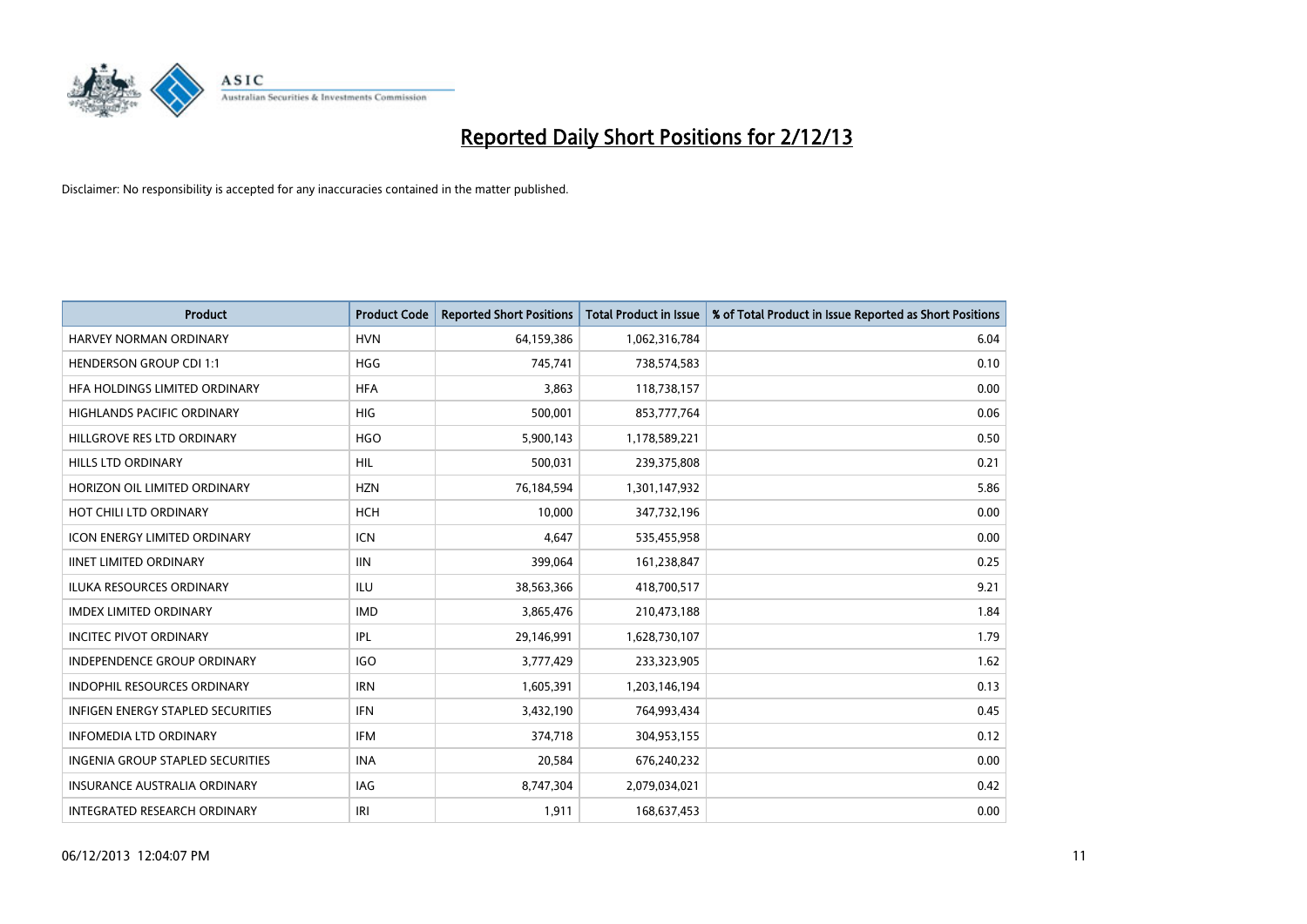

| <b>Product</b>                                  | <b>Product Code</b> | <b>Reported Short Positions</b> | <b>Total Product in Issue</b> | % of Total Product in Issue Reported as Short Positions |
|-------------------------------------------------|---------------------|---------------------------------|-------------------------------|---------------------------------------------------------|
| <b>INTREPID MINES ORDINARY</b>                  | <b>IAU</b>          | 19,799,774                      | 556,348,985                   | 3.56                                                    |
| <b>INVESTA OFFICE FUND STAPLED SECURITIES</b>   | <b>IOF</b>          | 849,115                         | 614,047,458                   | 0.14                                                    |
| <b>INVOCARE LIMITED ORDINARY</b>                | <b>IVC</b>          | 5,861,949                       | 110,030,298                   | 5.33                                                    |
| <b>IOOF HOLDINGS LTD ORDINARY</b>               | IFL.                | 1,476,752                       | 232,118,034                   | 0.64                                                    |
| <b>IPROPERTY GROUP LTD ORDINARY</b>             | <b>IPP</b>          | 930                             | 181,398,426                   | 0.00                                                    |
| <b>IRESS LIMITED ORDINARY</b>                   | <b>IRE</b>          | 190,306                         | 158,585,126                   | 0.12                                                    |
| <b>IRON ORE HOLDINGS ORDINARY</b>               | <b>IOH</b>          | 26,197                          | 161,174,005                   | 0.02                                                    |
| <b>ISELECT LTD ORDINARY</b>                     | <b>ISU</b>          | 1,040,038                       | 260,664,894                   | 0.40                                                    |
| ISHS GLOBAL 100 ETF CDI 1:1                     | 100                 | 5                               | 10,600,000                    | 0.00                                                    |
| <b>IAMES HARDIE INDUST CHESS DEPOSITARY INT</b> | <b>IHX</b>          | 7,363,330                       | 443,387,763                   | 1.66                                                    |
| <b>JB HI-FI LIMITED ORDINARY</b>                | <b>IBH</b>          | 7,203,632                       | 100,261,681                   | 7.18                                                    |
| <b>KAGARA LTD ORDINARY</b>                      | KZL                 | 9,970,889                       | 798,953,117                   | 1.25                                                    |
| KAROON GAS AUSTRALIA ORDINARY                   | <b>KAR</b>          | 2,644,791                       | 255,841,581                   | 1.03                                                    |
| KATHMANDU HOLD LTD ORDINARY                     | <b>KMD</b>          | 75.116                          | 200,326,690                   | 0.04                                                    |
| <b>KBL MINING LIMITED ORDINARY</b>              | <b>KBL</b>          | 1,820                           | 393,535,629                   | 0.00                                                    |
| KINGSGATE CONSOLID, ORDINARY                    | <b>KCN</b>          | 23,648,217                      | 152,284,777                   | 15.53                                                   |
| KINGSROSE MINING LTD ORDINARY                   | <b>KRM</b>          | 553,902                         | 335,753,851                   | 0.16                                                    |
| LEGEND MINING ORDINARY                          | <b>LEG</b>          | 10,099                          | 1,962,850,801                 | 0.00                                                    |
| LEIGHTON HOLDINGS ORDINARY                      | LEI                 | 23,356,863                      | 337,235,188                   | 6.93                                                    |
| LEND LEASE GROUP UNIT/ORD STAPLED               | <b>LLC</b>          | 6,711,859                       | 576,712,337                   | 1.16                                                    |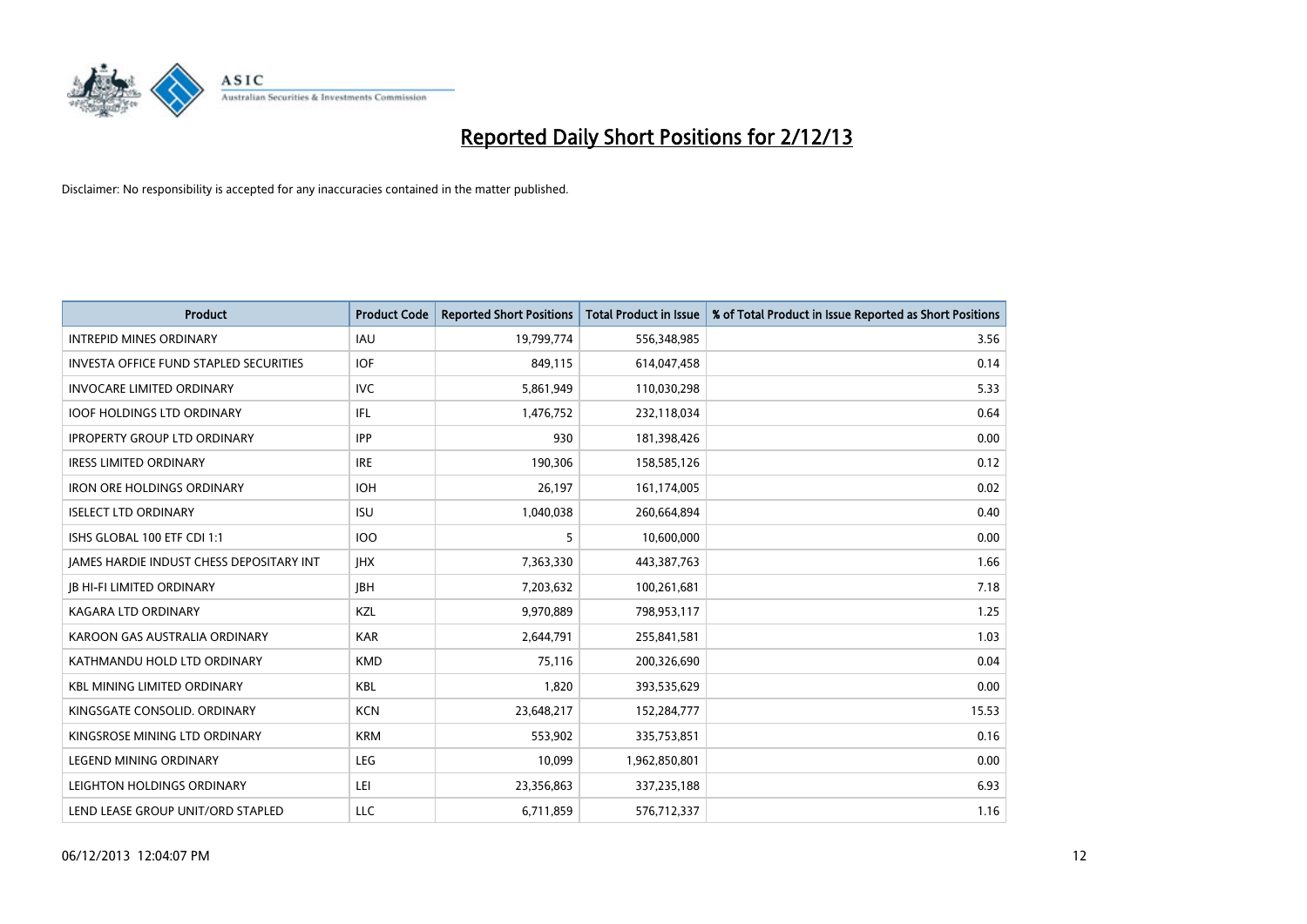

| <b>Product</b>                        | <b>Product Code</b> | <b>Reported Short Positions</b> | <b>Total Product in Issue</b> | % of Total Product in Issue Reported as Short Positions |
|---------------------------------------|---------------------|---------------------------------|-------------------------------|---------------------------------------------------------|
| LINC ENERGY LTD ORDINARY              | <b>LNC</b>          | 3,842,520                       | 523,120,361                   | 0.73                                                    |
| LOGICAMMS LIMITED ORDINARY            | <b>LCM</b>          | 1,201                           | 71,178,179                    | 0.00                                                    |
| LONESTAR RESO LTD ORDINARY            | <b>LNR</b>          | 45,242                          | 697,187,211                   | 0.01                                                    |
| LYCOPODIUM LIMITED ORDINARY           | LYL                 | 3,091                           | 38,955,103                    | 0.01                                                    |
| LYNAS CORPORATION ORDINARY            | <b>LYC</b>          | 175,287,428                     | 1,961,160,594                 | 8.94                                                    |
| M2 TELECOMMUNICATION ORDINARY         | <b>MTU</b>          | 9,319,936                       | 179,384,685                   | 5.20                                                    |
| <b>MACA LIMITED ORDINARY</b>          | <b>MLD</b>          | 104,661                         | 175,050,243                   | 0.06                                                    |
| <b>MACMAHON HOLDINGS ORDINARY</b>     | <b>MAH</b>          | 546,089                         | 1,261,699,966                 | 0.04                                                    |
| MACO ATLAS ROADS GRP ORDINARY STAPLED | <b>MOA</b>          | 12,713,935                      | 487,230,540                   | 2.61                                                    |
| MACQUARIE GROUP LTD ORDINARY          | <b>MOG</b>          | 1,841,003                       | 340,102,876                   | 0.54                                                    |
| MACQUARIE TELECOM GP ORDINARY         | MAQ                 | 3,476                           | 20,967,121                    | 0.02                                                    |
| MAGELLAN FIN GRP LTD ORDINARY         | <b>MFG</b>          | 795,765                         | 155,830,849                   | 0.51                                                    |
| <b>MATRIX C &amp; E LTD ORDINARY</b>  | <b>MCE</b>          | 2,940,210                       | 94,555,428                    | 3.11                                                    |
| <b>MAVERICK DRILLING ORDINARY</b>     | <b>MAD</b>          | 9,521,703                       | 452,726,751                   | 2.10                                                    |
| <b>MAXITRANS INDUSTRIES ORDINARY</b>  | MXI                 | 548,386                         | 183,993,392                   | 0.30                                                    |
| MAYNE PHARMA LTD ORDINARY             | <b>MYX</b>          | 2,132,760                       | 563,459,968                   | 0.38                                                    |
| <b>MCALEESE LTD ORDINARY</b>          | <b>MCS</b>          | 528,907                         | 296,577,121                   | 0.18                                                    |
| MCMILLAN SHAKESPEARE ORDINARY         | <b>MMS</b>          | 739,440                         | 74,523,965                    | 0.99                                                    |
| MEDUSA MINING LTD ORDINARY            | <b>MML</b>          | 6,212,897                       | 207,794,301                   | 2.99                                                    |
| MELBOURNE IT LIMITED ORDINARY         | <b>MLB</b>          | 3,000                           | 82,861,177                    | 0.00                                                    |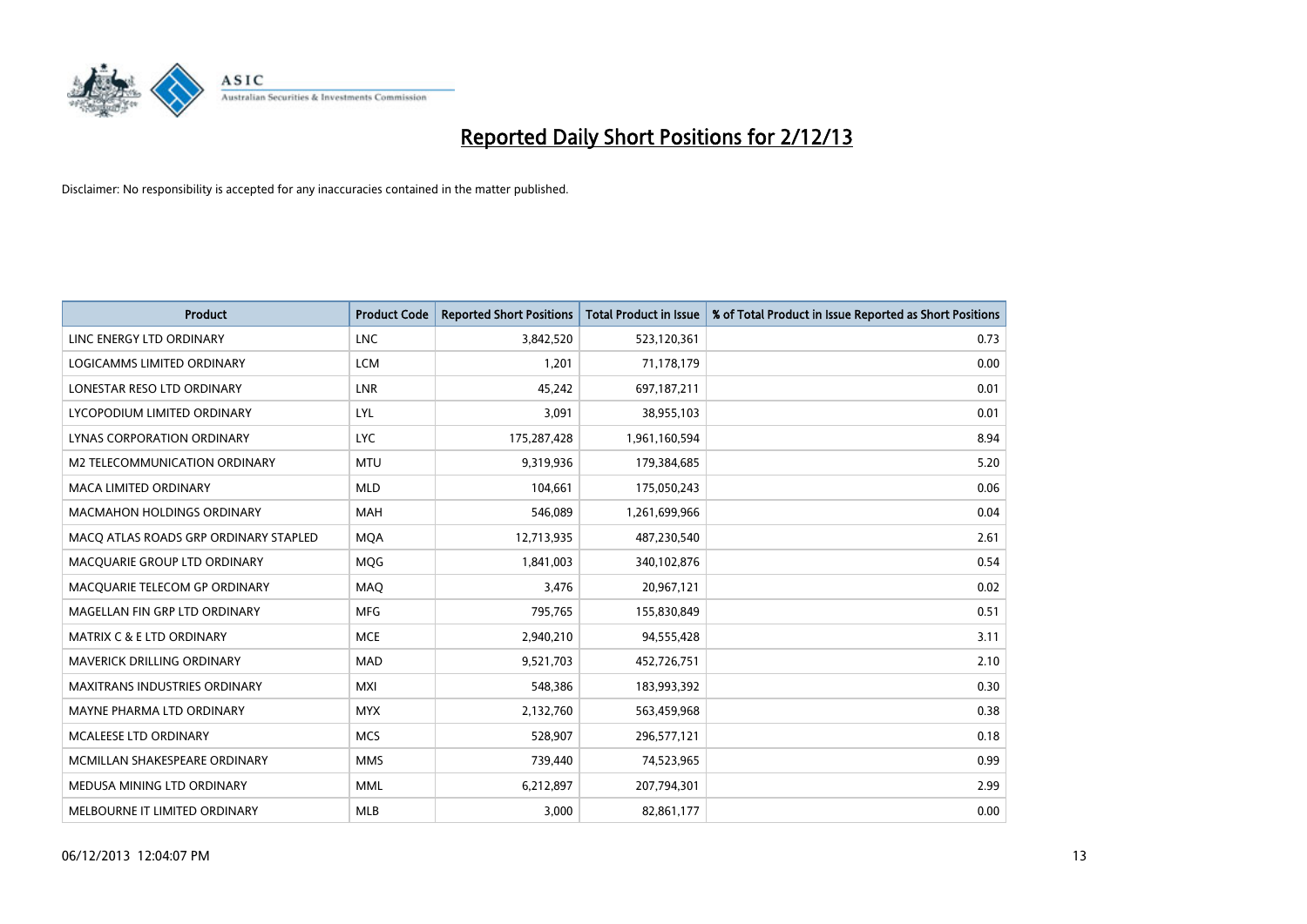

| <b>Product</b>                      | <b>Product Code</b> | <b>Reported Short Positions</b> | <b>Total Product in Issue</b> | % of Total Product in Issue Reported as Short Positions |
|-------------------------------------|---------------------|---------------------------------|-------------------------------|---------------------------------------------------------|
| MEO AUSTRALIA LTD ORDINARY          | <b>MEO</b>          | 10,845                          | 627,264,587                   | 0.00                                                    |
| MERIDIAN ENERGY INSTALMENT RECEIPTS | <b>MEZCA</b>        | 32,097                          | 1,255,413,626                 | 0.00                                                    |
| <b>MERMAID MARINE ORDINARY</b>      | <b>MRM</b>          | 1,456,425                       | 232,652,241                   | 0.63                                                    |
| MESOBLAST LIMITED ORDINARY          | <b>MSB</b>          | 19,286,910                      | 317,350,901                   | 6.08                                                    |
| METALS X LIMITED ORDINARY           | <b>MLX</b>          | 46,230                          | 1,653,036,110                 | 0.00                                                    |
| METCASH LIMITED ORDINARY            | <b>MTS</b>          | 92,090,500                      | 880,704,786                   | 10.46                                                   |
| METMINCO LIMITED ORDINARY           | <b>MNC</b>          | 842,197                         | 1,749,543,023                 | 0.05                                                    |
| MICLYN EXP OFFSHR ORDINARY          | <b>MIO</b>          | 80,856                          | 281,754,775                   | 0.03                                                    |
| MIGHTY RIVER POWER ORDINARY         | <b>MYT</b>          | 1,950,939                       | 1,400,000,094                 | 0.14                                                    |
| MILTON CORPORATION ORDINARY         | <b>MLT</b>          | 45,652                          | 627,357,755                   | 0.01                                                    |
| MINCOR RESOURCES NL ORDINARY        | <b>MCR</b>          | 2,271,743                       | 188,208,274                   | 1.21                                                    |
| MINERAL DEPOSITS ORDINARY           | <b>MDL</b>          | 1,480,371                       | 83,538,786                    | 1.77                                                    |
| MINERAL RESOURCES. ORDINARY         | <b>MIN</b>          | 3,412,976                       | 186, 112, 198                 | 1.83                                                    |
| MINT WIRELESS ORDINARY              | <b>MNW</b>          | 483,546                         | 403,872,395                   | 0.12                                                    |
| MIRABELA NICKEL LTD ORDINARY        | <b>MBN</b>          | 23,121,190                      | 876,801,147                   | 2.64                                                    |
| MIRVAC GROUP STAPLED SECURITIES     | <b>MGR</b>          | 3,483,131                       | 3,664,938,678                 | 0.10                                                    |
| MOBILE EMBRACE LTD ORDINARY         | <b>MBE</b>          | 4,500                           | 323,077,790                   | 0.00                                                    |
| MOLOPO ENERGY LTD ORDINARY          | <b>MPO</b>          | 100,365                         | 246,724,091                   | 0.04                                                    |
| MONADELPHOUS GROUP ORDINARY         | <b>MND</b>          | 11,642,734                      | 92,308,047                    | 12.61                                                   |
| MORTGAGE CHOICE LTD ORDINARY        | MOC                 | 108,002                         | 123,780,387                   | 0.09                                                    |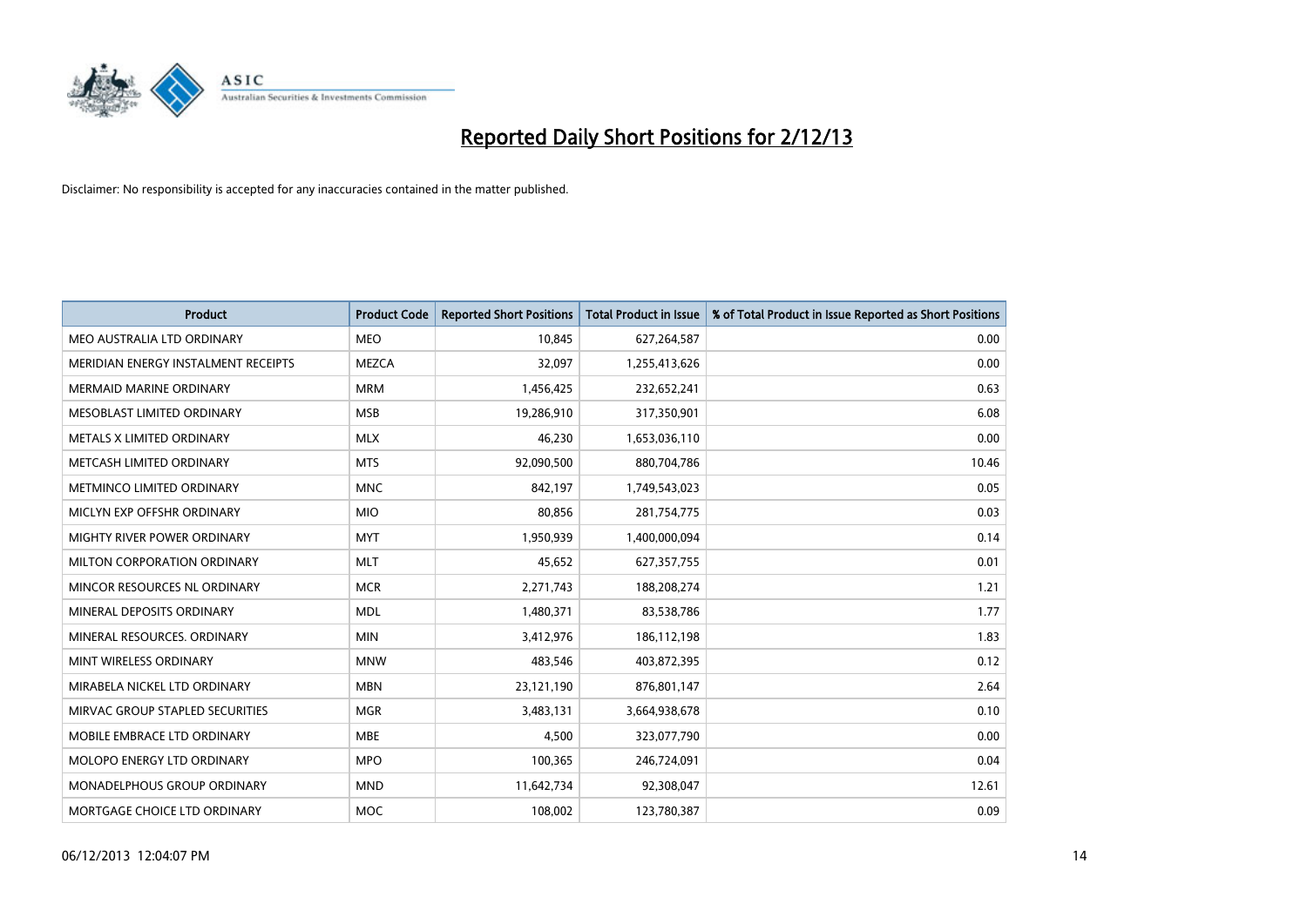

| <b>Product</b>                    | <b>Product Code</b> | <b>Reported Short Positions</b> | <b>Total Product in Issue</b> | % of Total Product in Issue Reported as Short Positions |
|-----------------------------------|---------------------|---------------------------------|-------------------------------|---------------------------------------------------------|
| <b>MOUNT GIBSON IRON ORDINARY</b> | <b>MGX</b>          | 6,573,385                       | 1,090,584,232                 | 0.60                                                    |
| MULTIPLEX SITES SITES             | <b>MXUPA</b>        | 1,454                           | 4,500,000                     | 0.03                                                    |
| MURCHISON METALS LTD ORDINARY     | <b>MMX</b>          | 216,291                         | 450,497,346                   | 0.05                                                    |
| MYER HOLDINGS LTD ORDINARY        | <b>MYR</b>          | 69,970,362                      | 585,684,551                   | 11.95                                                   |
| NANOSONICS LIMITED ORDINARY       | <b>NAN</b>          | 71,191                          | 262,822,463                   | 0.03                                                    |
| NATIONAL AUST, BANK ORDINARY      | <b>NAB</b>          | 6,355,562                       | 2,349,453,562                 | 0.27                                                    |
| NAVITAS LIMITED ORDINARY          | <b>NVT</b>          | 3,291,118                       | 375,416,910                   | 0.88                                                    |
| NEON ENERGY LIMITED ORDINARY      | <b>NEN</b>          | 2,638,850                       | 553,037,848                   | 0.48                                                    |
| NEUREN PHARMACEUT, ORDINARY       | <b>NEU</b>          | 226,000                         | 1,490,226,645                 | 0.02                                                    |
| NEW HOPE CORPORATION ORDINARY     | <b>NHC</b>          | 720,403                         | 830,715,225                   | 0.09                                                    |
| NEW STANDARD ENERGY ORDINARY      | <b>NSE</b>          | 322,032                         | 305,331,847                   | 0.11                                                    |
| NEWCREST MINING ORDINARY          | <b>NCM</b>          | 6,898,658                       | 766,510,971                   | 0.90                                                    |
| NEWS CORP A NON-VOTING CDI        | <b>NWSLV</b>        | 1,659,716                       | 4,200,421                     | 39.51                                                   |
| NEWS CORP B VOTING CDI            | <b>NWS</b>          | 2,740,018                       | 23,771,818                    | 11.53                                                   |
| NEWSAT LIMITED ORDINARY           | <b>NWT</b>          | 47,639                          | 591,460,931                   | 0.01                                                    |
| NEXTDC LIMITED ORDINARY           | <b>NXT</b>          | 9,149,018                       | 192,904,486                   | 4.74                                                    |
| NEXUS ENERGY LIMITED ORDINARY     | <b>NXS</b>          | 1,354,526                       | 1,330,219,459                 | 0.10                                                    |
| NIB HOLDINGS LIMITED ORDINARY     | <b>NHF</b>          | 3,595,848                       | 439,004,182                   | 0.82                                                    |
| NIDO PETROLEUM ORDINARY           | <b>NDO</b>          | 542,402                         | 2,046,650,968                 | 0.03                                                    |
| NOBLE MINERAL RES ORDINARY        | <b>NMG</b>          | 2,365,726                       | 666,397,952                   | 0.36                                                    |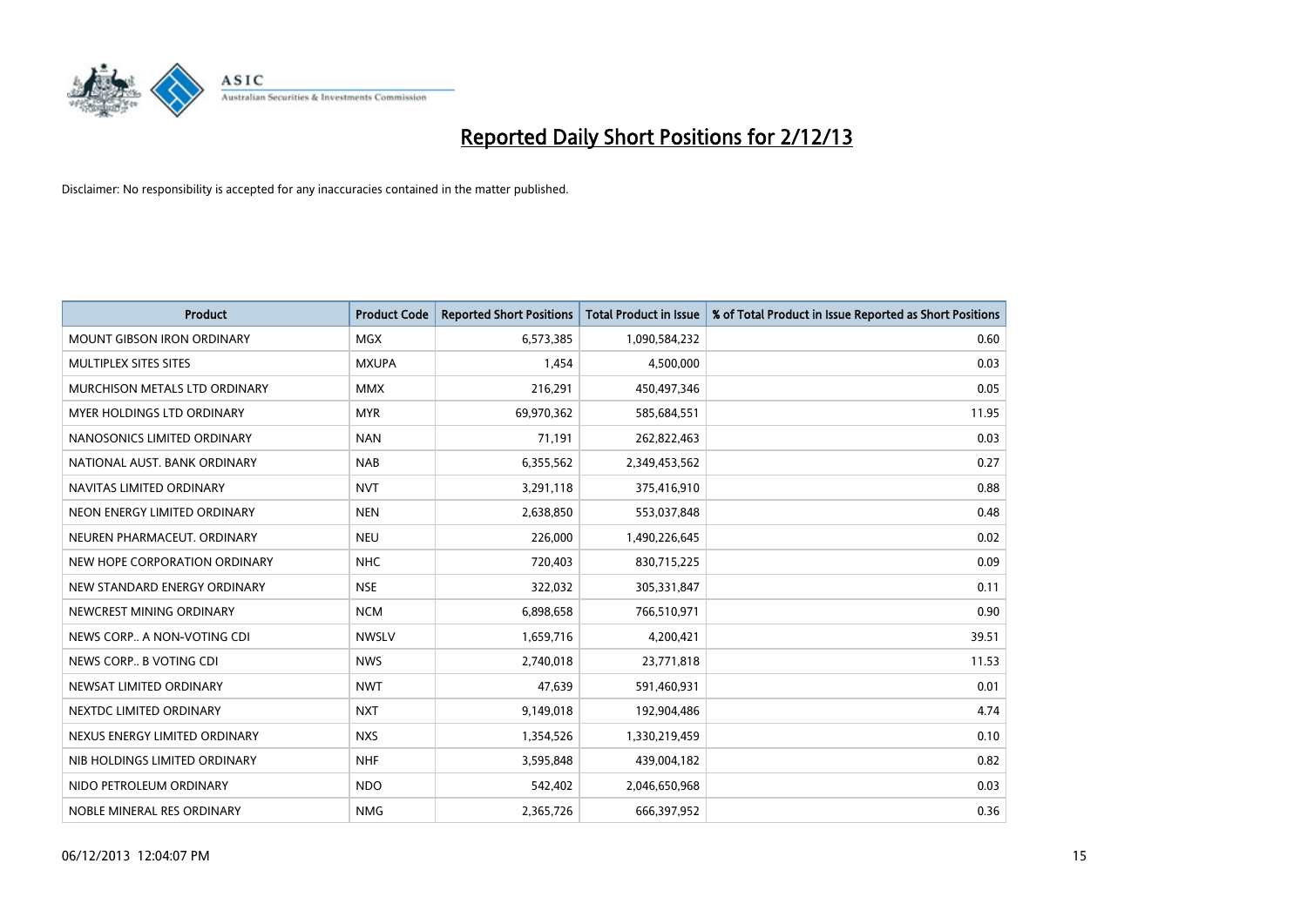

| <b>Product</b>                        | <b>Product Code</b> | <b>Reported Short Positions</b> | <b>Total Product in Issue</b> | % of Total Product in Issue Reported as Short Positions |
|---------------------------------------|---------------------|---------------------------------|-------------------------------|---------------------------------------------------------|
| NORTHERN IRON LTD ORDINARY            | <b>NFE</b>          | 924,817                         | 484,405,314                   | 0.19                                                    |
| NORTHERN STAR ORDINARY                | <b>NST</b>          | 3,647,765                       | 428,369,762                   | 0.85                                                    |
| NOVOGEN LIMITED ORDINARY              | <b>NRT</b>          | 64,601                          | 158,625,294                   | 0.04                                                    |
| NRW HOLDINGS LIMITED ORDINARY         | <b>NWH</b>          | 17,352,536                      | 278,888,011                   | 6.22                                                    |
| NUCOAL RESOURCES LTD ORDINARY         | <b>NCR</b>          | 87,349                          | 768,612,354                   | 0.01                                                    |
| NUFARM LIMITED ORDINARY               | <b>NUF</b>          | 13,795,868                      | 263,643,448                   | 5.23                                                    |
| <b>OAKTON LIMITED ORDINARY</b>        | <b>OKN</b>          | 575,743                         | 89,968,985                    | 0.64                                                    |
| OCEANAGOLD CORP. CHESS DEPOSITARY INT | <b>OGC</b>          | 1,920,210                       | 293,587,920                   | 0.65                                                    |
| OIL SEARCH LTD ORDINARY               | OSH                 | 6,212,389                       | 1,343,361,150                 | 0.46                                                    |
| OM HOLDINGS LIMITED ORDINARY          | OMH                 | 2,611,919                       | 733,423,337                   | 0.36                                                    |
| ORICA LIMITED ORDINARY                | ORI                 | 8,169,848                       | 368,203,632                   | 2.22                                                    |
| ORIGIN ENERGY ORDINARY                | <b>ORG</b>          | 7,639,712                       | 1,101,226,425                 | 0.69                                                    |
| OROCOBRE LIMITED ORDINARY             | <b>ORE</b>          | 560,298                         | 132,041,911                   | 0.42                                                    |
| OROTONGROUP LIMITED ORDINARY          | <b>ORL</b>          | 136,570                         | 40,880,902                    | 0.33                                                    |
| OZ MINERALS ORDINARY                  | OZL                 | 15,997,761                      | 303,470,022                   | 5.27                                                    |
| OZFOREX GROUP LTD ORDINARY            | <b>OFX</b>          | 151,430                         | 240,000,000                   | 0.06                                                    |
| PACIFIC BRANDS ORDINARY               | <b>PBG</b>          | 6,891,136                       | 912,915,695                   | 0.75                                                    |
| PALADIN ENERGY LTD ORDINARY           | <b>PDN</b>          | 90,865,282                      | 964,118,567                   | 9.42                                                    |
| PANAUST LIMITED ORDINARY              | <b>PNA</b>          | 2,749,385                       | 619,765,589                   | 0.44                                                    |
| PANORAMIC RESOURCES ORDINARY          | PAN                 | 2,177,123                       | 295,085,132                   | 0.74                                                    |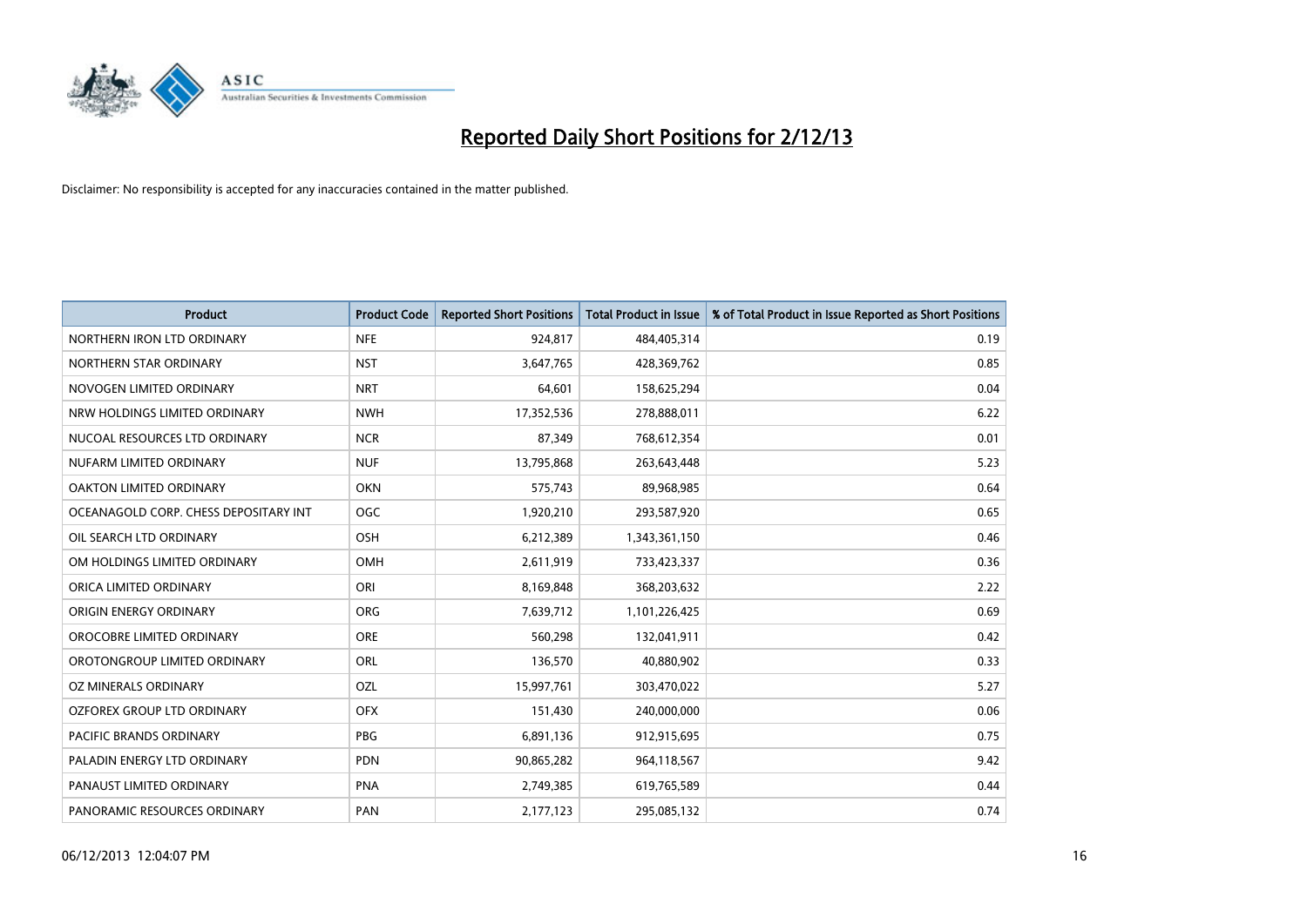

| <b>Product</b>                 | <b>Product Code</b> | <b>Reported Short Positions</b> | <b>Total Product in Issue</b> | % of Total Product in Issue Reported as Short Positions |
|--------------------------------|---------------------|---------------------------------|-------------------------------|---------------------------------------------------------|
| PANTERRA GOLD LTD ORDINARY     | PGI                 |                                 | 769,414,346                   | 0.00                                                    |
| PAPERLINX LIMITED ORDINARY     | <b>PPX</b>          | 48,101                          | 609,280,761                   | 0.01                                                    |
| PAPILLON RES LTD ORDINARY      | <b>PIR</b>          | 8,014,478                       | 339,444,210                   | 2.36                                                    |
| PEET LIMITED ORDINARY          | <b>PPC</b>          | 390,667                         | 433,389,348                   | 0.09                                                    |
| PENINSULA ENERGY LTD ORDINARY  | <b>PEN</b>          | $\mathbf{1}$                    | 3,042,508,659                 | 0.00                                                    |
| PERILYA LIMITED ORDINARY       | PEM                 | 1,528                           | 769,316,426                   | 0.00                                                    |
| PERPETUAL LIMITED ORDINARY     | <b>PPT</b>          | 2,499,430                       | 42,002,824                    | 5.95                                                    |
| PERSEUS MINING LTD ORDINARY    | PRU                 | 11,419,420                      | 457,962,088                   | 2.49                                                    |
| PHARMAXIS LTD ORDINARY         | <b>PXS</b>          | 2,799,943                       | 309,017,869                   | 0.91                                                    |
| PLATINUM ASSET ORDINARY        | <b>PTM</b>          | 1,562,973                       | 578,655,695                   | 0.27                                                    |
| PLATINUM AUSTRALIA ORDINARY    | <b>PLA</b>          | 836,027                         | 504,968,043                   | 0.17                                                    |
| PMI GOLD CORP CDI 1:1          | <b>PVM</b>          | 237,817                         | 161,862,160                   | 0.15                                                    |
| PMP LIMITED ORDINARY           | <b>PMP</b>          | 1,502,160                       | 323,781,124                   | 0.46                                                    |
| PRANA BIOTECHNOLOGY ORDINARY   | <b>PBT</b>          | 396,420                         | 416,226,146                   | 0.10                                                    |
| PREMIER INVESTMENTS ORDINARY   | <b>PMV</b>          | 1,137,488                       | 155,314,874                   | 0.73                                                    |
| PRIMA BIOMED LTD ORDINARY      | <b>PRR</b>          | 666,394                         | 1,228,709,341                 | 0.05                                                    |
| PRIMARY HEALTH CARE ORDINARY   | <b>PRY</b>          | 18,706,566                      | 504,956,647                   | 3.70                                                    |
| PRIME MEDIA GRP LTD ORDINARY   | PRT                 | 1,355,631                       | 366,330,303                   | 0.37                                                    |
| PROGRAMMED ORDINARY            | <b>PRG</b>          | 182,317                         | 118,229,190                   | 0.15                                                    |
| <b>QANTAS AIRWAYS ORDINARY</b> | QAN                 | 43,580,033                      | 2,196,330,250                 | 1.98                                                    |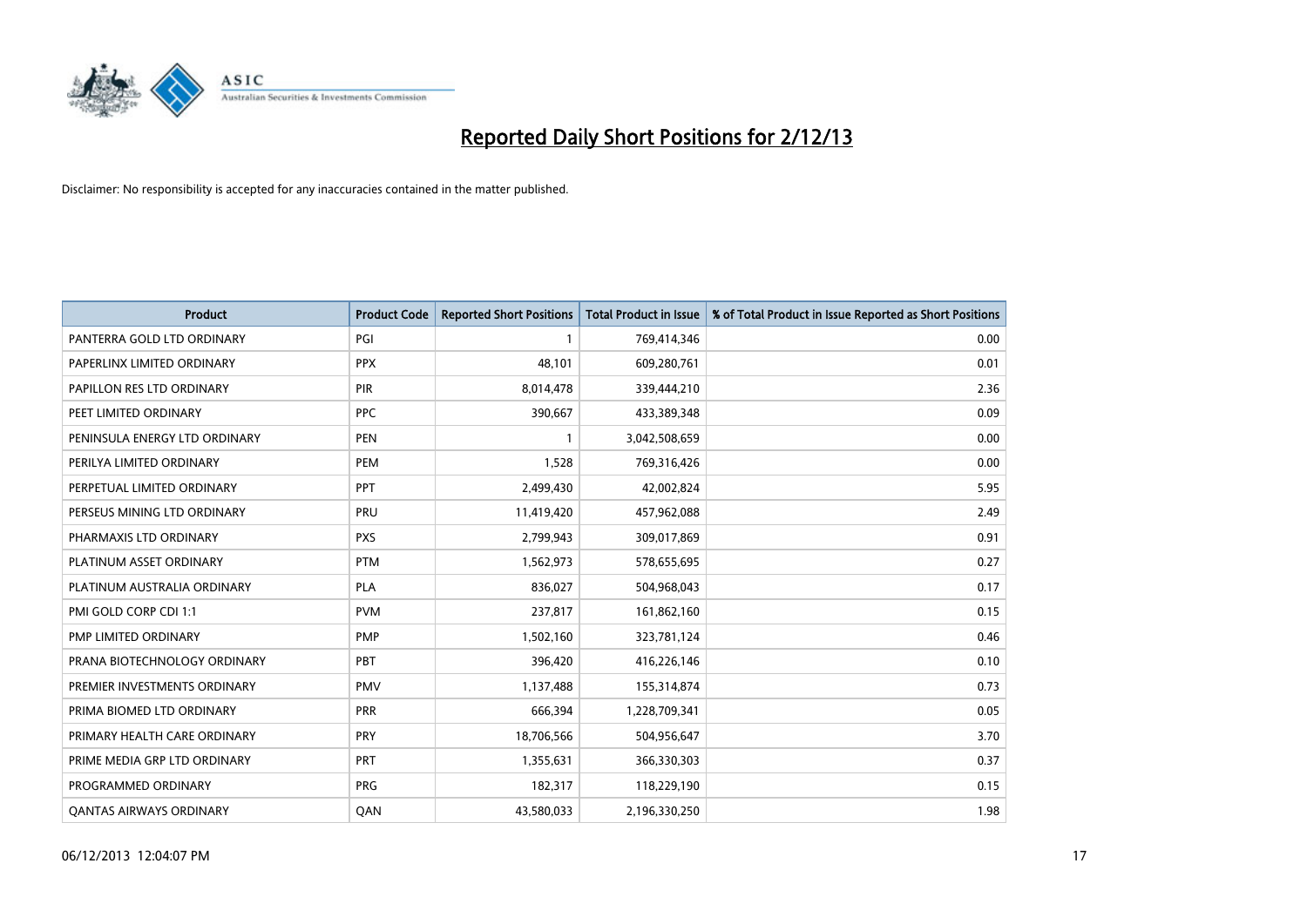

| <b>Product</b>                      | <b>Product Code</b> | <b>Reported Short Positions</b> | <b>Total Product in Issue</b> | % of Total Product in Issue Reported as Short Positions |
|-------------------------------------|---------------------|---------------------------------|-------------------------------|---------------------------------------------------------|
| OBE INSURANCE GROUP ORDINARY        | <b>OBE</b>          | 15,358,235                      | 1,226,855,950                 | 1.25                                                    |
| ORXPHARMA LTD ORDINARY              | <b>QRX</b>          | 66,492                          | 157,285,606                   | 0.04                                                    |
| <b>QUBE HOLDINGS LTD ORDINARY</b>   | QUB                 | 10,866,716                      | 931,433,499                   | 1.17                                                    |
| RAMELIUS RESOURCES ORDINARY         | <b>RMS</b>          | 169,047                         | 364,440,380                   | 0.05                                                    |
| RAMSAY HEALTH CARE ORDINARY         | <b>RHC</b>          | 2,220,220                       | 202,081,252                   | 1.10                                                    |
| <b>RCR TOMLINSON ORDINARY</b>       | <b>RCR</b>          | 109,189                         | 136,696,590                   | 0.08                                                    |
| <b>REA GROUP ORDINARY</b>           | <b>REA</b>          | 2,238,443                       | 131,714,699                   | 1.70                                                    |
| RECKON LIMITED ORDINARY             | <b>RKN</b>          | 114,951                         | 126,913,066                   | 0.09                                                    |
| <b>RED 5 LIMITED ORDINARY</b>       | <b>RED</b>          | 170,219                         | 759,451,008                   | 0.02                                                    |
| <b>RED FORK ENERGY ORDINARY</b>     | <b>RFE</b>          | 4,852,363                       | 499,551,719                   | 0.97                                                    |
| REDBANK ENERGY LTD ORDINARY         | <b>AEJ</b>          | 13                              | 786,287                       | 0.00                                                    |
| REECE AUSTRALIA LTD. ORDINARY       | <b>REH</b>          | 436                             | 99,600,000                    | 0.00                                                    |
| REED RESOURCES LTD ORDINARY         | <b>RDR</b>          | 50,000                          | 523,453,895                   | 0.01                                                    |
| REGIS RESOURCES ORDINARY            | <b>RRL</b>          | 11,062,775                      | 497,985,884                   | 2.22                                                    |
| RESMED INC CDI 10:1                 | <b>RMD</b>          | 15,278,638                      | 1,420,542,770                 | 1.08                                                    |
| RESOLUTE MINING ORDINARY            | <b>RSG</b>          | 10,215,276                      | 640,994,224                   | 1.59                                                    |
| RESOURCE EQUIP LTD ORDINARY         | <b>RQL</b>          | 5,000                           | 249,065,471                   | 0.00                                                    |
| <b>RESOURCE GENERATION ORDINARY</b> | <b>RES</b>          | 224,300                         | 569,396,004                   | 0.04                                                    |
| <b>RETAIL FOOD GROUP ORDINARY</b>   | <b>RFG</b>          | 3,241,634                       | 142,706,772                   | 2.27                                                    |
| REX MINERALS LIMITED ORDINARY       | <b>RXM</b>          | 2,082,948                       | 188,907,284                   | 1.10                                                    |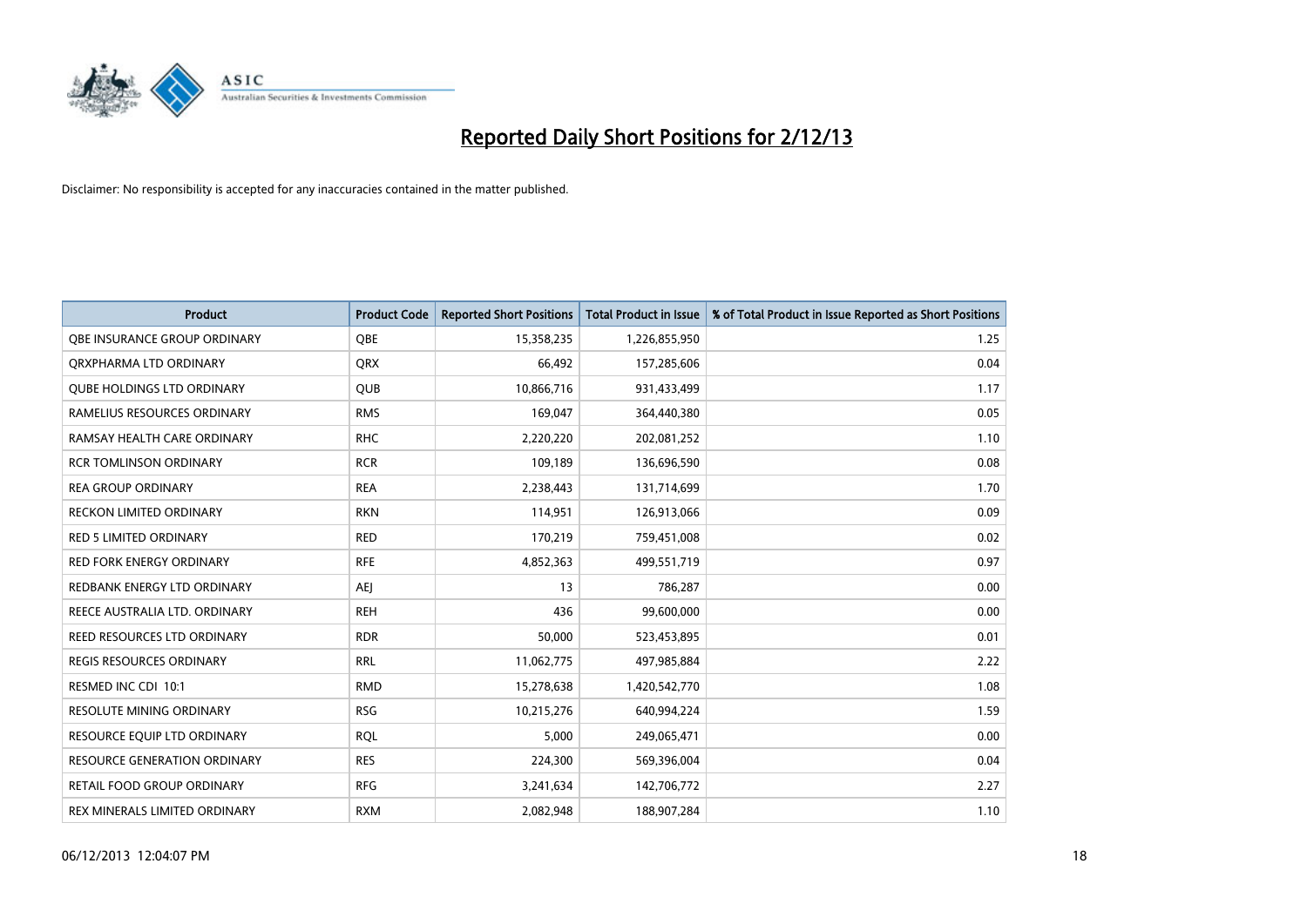

| <b>Product</b>                               | <b>Product Code</b> | <b>Reported Short Positions</b> | <b>Total Product in Issue</b> | % of Total Product in Issue Reported as Short Positions |
|----------------------------------------------|---------------------|---------------------------------|-------------------------------|---------------------------------------------------------|
| <b>RHG LIMITED ORDINARY</b>                  | <b>RHG</b>          | 1,085                           | 308,483,177                   | 0.00                                                    |
| <b>RIALTO ENERGY ORDINARY</b>                | <b>RIA</b>          | 41                              | 1,155,765,100                 | 0.00                                                    |
| <b>RIDLEY CORPORATION ORDINARY</b>           | <b>RIC</b>          | 121,564                         | 307,817,071                   | 0.04                                                    |
| RIO TINTO LIMITED ORDINARY                   | <b>RIO</b>          | 4,677,992                       | 435,758,720                   | 1.07                                                    |
| <b>ROBUST RESOURCES ORDINARY</b>             | <b>ROL</b>          | 4,000                           | 102,830,646                   | 0.00                                                    |
| ROC OIL COMPANY ORDINARY                     | <b>ROC</b>          | 1,238,509                       | 686,461,740                   | 0.18                                                    |
| ROYAL WOLF HOLDINGS ORDINARY                 | <b>RWH</b>          | 189,393                         | 100,387,052                   | 0.19                                                    |
| <b>RURALCO HOLDINGS ORDINARY</b>             | <b>RHL</b>          | 1,408                           | 55,019,284                    | 0.00                                                    |
| SAI GLOBAL LIMITED ORDINARY                  | SAI                 | 7,298,962                       | 210,730,820                   | 3.46                                                    |
| SALMAT LIMITED ORDINARY                      | <b>SLM</b>          | 998                             | 159,812,799                   | 0.00                                                    |
| SAMSON OIL & GAS LTD ORDINARY                | SSN                 | 1,762,000                       | 2,547,627,193                 | 0.07                                                    |
| SANDFIRE RESOURCES ORDINARY                  | <b>SFR</b>          | 1,332,025                       | 155,640,968                   | 0.86                                                    |
| <b>SANTOS LTD ORDINARY</b>                   | <b>STO</b>          | 5,869,907                       | 970,209,622                   | 0.61                                                    |
| SARACEN MINERAL ORDINARY                     | SAR                 | 2,514,622                       | 595,263,186                   | 0.42                                                    |
| <b>SCA PROPERTY GROUP STAPLED SECURITIES</b> | SCP                 | 35,135,206                      | 642,417,140                   | 5.47                                                    |
| SEDGMAN LIMITED ORDINARY                     | SDM                 | 356,213                         | 223,224,636                   | 0.16                                                    |
| SEEK LIMITED ORDINARY                        | <b>SEK</b>          | 13,515,020                      | 339,132,780                   | 3.99                                                    |
| SELECT HARVESTS ORDINARY                     | SHV                 | 42,776                          | 57,815,720                    | 0.07                                                    |
| SENEX ENERGY LIMITED ORDINARY                | <b>SXY</b>          | 5,613,088                       | 1,144,008,917                 | 0.49                                                    |
| SERVICE STREAM ORDINARY                      | SSM                 | 100                             | 284,443,570                   | 0.00                                                    |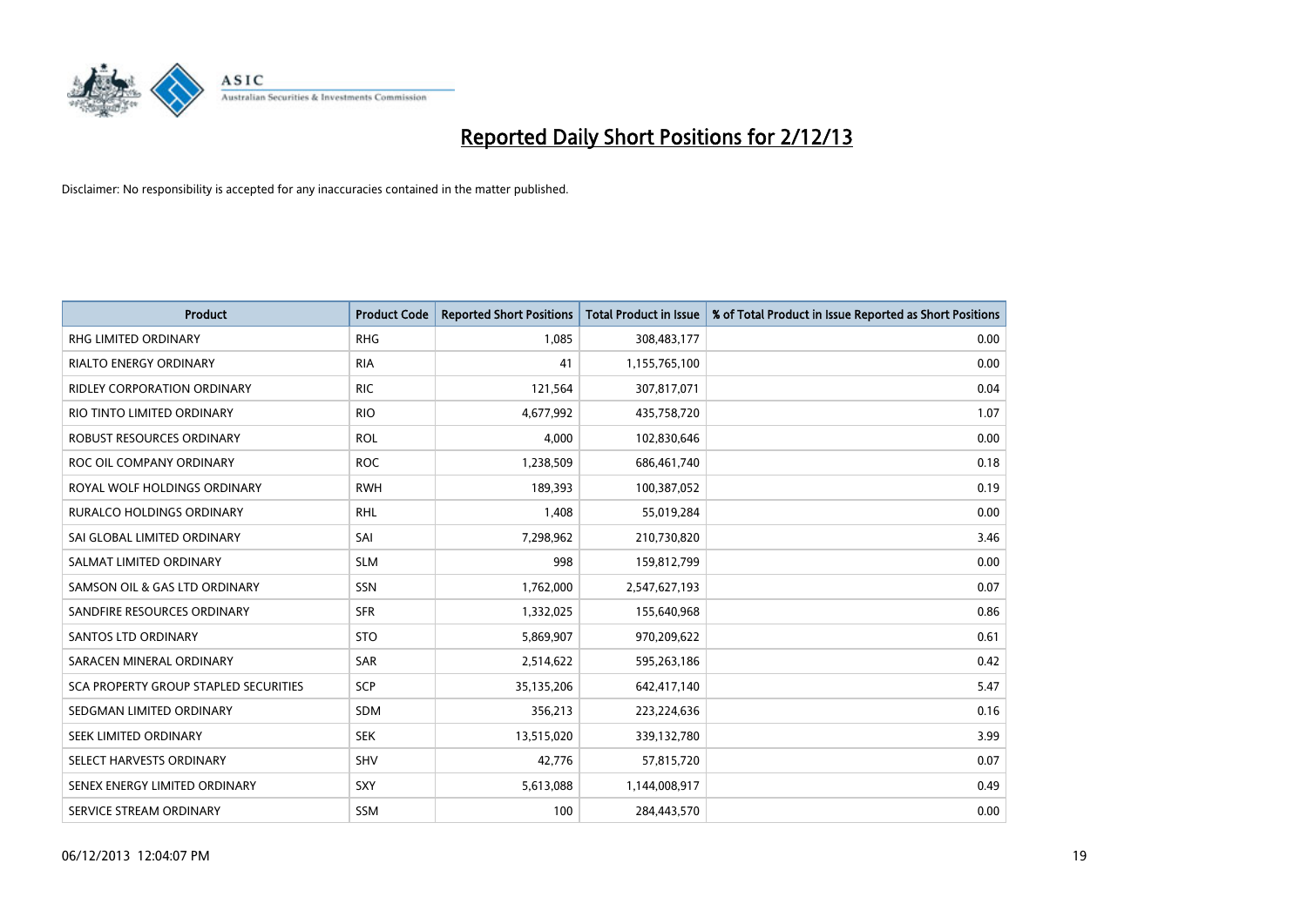

| <b>Product</b>                           | <b>Product Code</b> | <b>Reported Short Positions</b> | <b>Total Product in Issue</b> | % of Total Product in Issue Reported as Short Positions |
|------------------------------------------|---------------------|---------------------------------|-------------------------------|---------------------------------------------------------|
| SEVEN GROUP HOLDINGS ORDINARY            | <b>SVW</b>          | 4,559,886                       | 308,160,281                   | 1.48                                                    |
| SEVEN WEST MEDIA LTD ORDINARY            | <b>SWM</b>          | 6,688,594                       | 999,160,872                   | 0.67                                                    |
| SIGMA PHARMACEUTICAL ORDINARY            | <b>SIP</b>          | 2,719,612                       | 1,125,275,419                 | 0.24                                                    |
| SILEX SYSTEMS ORDINARY                   | <b>SLX</b>          | 2,625,235                       | 170,297,752                   | 1.54                                                    |
| SILVER CHEF LIMITED ORDINARY             | SIV                 | 3,437                           | 29,333,629                    | 0.01                                                    |
| SILVER LAKE RESOURCE ORDINARY            | <b>SLR</b>          | 20,989,528                      | 437,594,758                   | 4.80                                                    |
| SIMS METAL MGMT LTD ORDINARY             | SGM                 | 12,201,522                      | 204,345,727                   | 5.97                                                    |
| SINGAPORE TELECOMM. CHESS DEPOSITARY INT | SGT                 | 3,150,972                       | 155,334,918                   | 2.03                                                    |
| SINO GAS ENERGY ORDINARY                 | <b>SEH</b>          | 1,000,000                       | 1,263,742,754                 | 0.08                                                    |
| SIRIUS RESOURCES NL ORDINARY             | <b>SIR</b>          | 9,323,461                       | 261,930,167                   | 3.56                                                    |
| SIRTEX MEDICAL ORDINARY                  | <b>SRX</b>          | 451,336                         | 56,108,439                    | 0.80                                                    |
| SKILLED GROUP LTD ORDINARY               | <b>SKE</b>          | 5,358,698                       | 233,871,364                   | 2.29                                                    |
| <b>SKY NETWORK ORDINARY</b>              | <b>SKT</b>          | 85,459                          | 389,139,785                   | 0.02                                                    |
| SKYCITY ENT GRP LTD ORDINARY             | <b>SKC</b>          | 147,463                         | 580,016,676                   | 0.03                                                    |
| <b>SLATER &amp; GORDON ORDINARY</b>      | SGH                 | 27,668                          | 202,186,821                   | 0.01                                                    |
| SMS MANAGEMENT. ORDINARY                 | <b>SMX</b>          | 3,864,418                       | 70,099,763                    | 5.51                                                    |
| SONIC HEALTHCARE ORDINARY                | <b>SHL</b>          | 4,564,168                       | 400,511,056                   | 1.14                                                    |
| SOUL PATTINSON (W.H) ORDINARY            | SOL                 | 92,316                          | 239,395,320                   | 0.04                                                    |
| SOUTH BOULDER MINES ORDINARY             | <b>STB</b>          | 1                               | 127,952,826                   | 0.00                                                    |
| SP AUSNET STAPLED SECURITIES             | SPN                 | 42,830,567                      | 3,376,325,523                 | 1.27                                                    |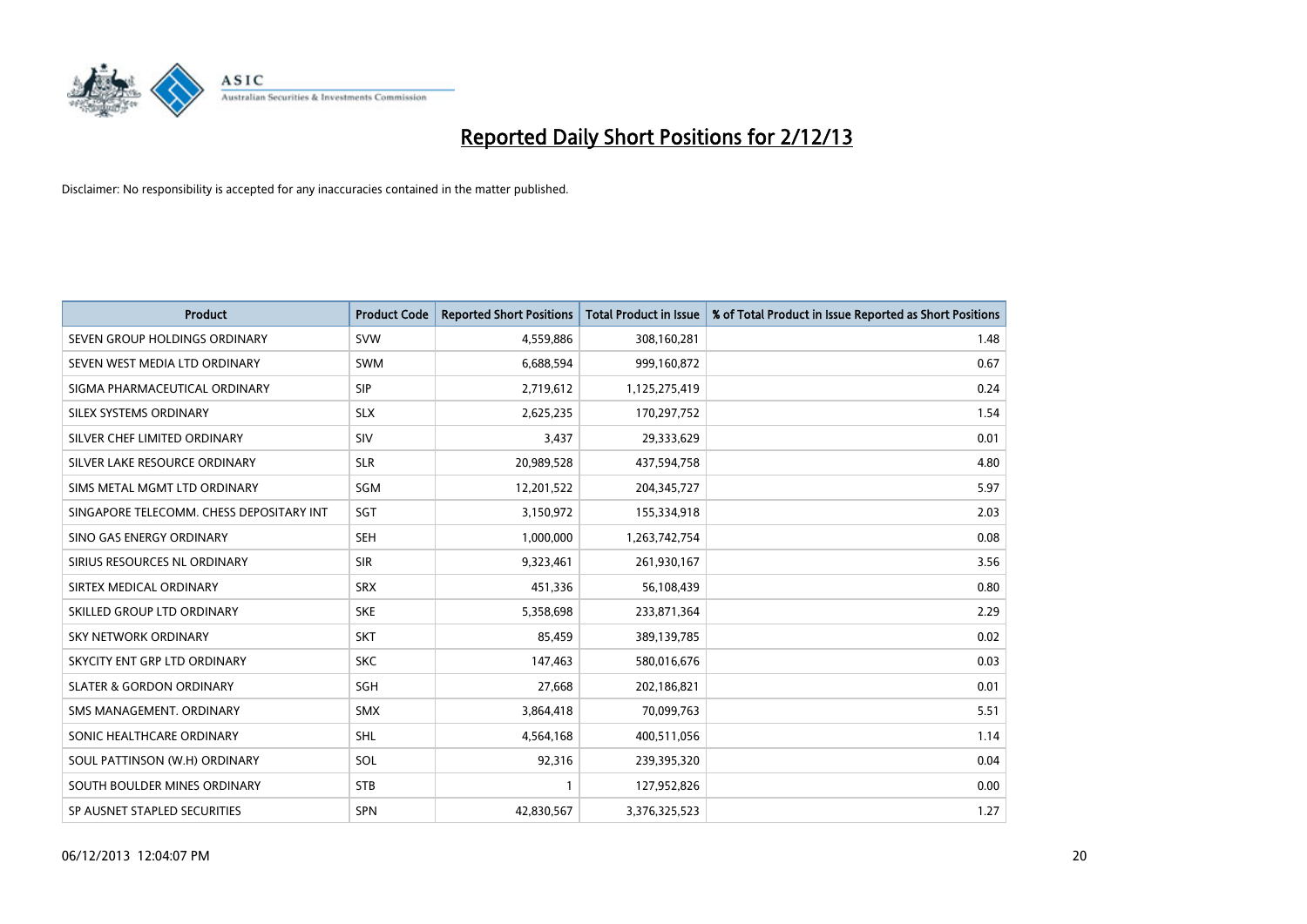

| <b>Product</b>                           | <b>Product Code</b> | <b>Reported Short Positions</b> | <b>Total Product in Issue</b> | % of Total Product in Issue Reported as Short Positions |
|------------------------------------------|---------------------|---------------------------------|-------------------------------|---------------------------------------------------------|
| SPARK INFRASTRUCTURE STAPLED NOTE & UNIT | SKI                 | 50,592,372                      | 1,326,734,264                 | 3.81                                                    |
| SPDR 200 FUND ETF UNITS                  | <b>STW</b>          | 116,816                         | 43,778,688                    | 0.27                                                    |
| SPDR 200 RESOURCES ETF UNITS             | <b>OZR</b>          | 66,188                          | 1,501,132                     | 4.41                                                    |
| SPDR SMALL ORDS ETF UNITS                | SSO                 | 199,018                         | 800,855                       | 24.85                                                   |
| SPECIALTY FASHION ORDINARY               | <b>SFH</b>          | 50,051                          | 192,236,121                   | 0.03                                                    |
| ST BARBARA LIMITED ORDINARY              | SBM                 | 17,633,127                      | 488,074,077                   | 3.61                                                    |
| STARPHARMA HOLDINGS ORDINARY             | SPL                 | 14,746,910                      | 284,164,948                   | 5.19                                                    |
| STEADFAST GROUP LTD ORDINARY             | <b>SDF</b>          | 615,609                         | 500,971,408                   | 0.12                                                    |
| STHN CROSS MEDIA ORDINARY                | <b>SXL</b>          | 9,026,225                       | 705,099,800                   | 1.28                                                    |
| STOCKLAND UNITS/ORD STAPLED              | SGP                 | 8,916,286                       | 2,305,750,747                 | 0.39                                                    |
| STRAITS RES LTD. ORDINARY                | SRQ                 | 31,522                          | 1,164,150,159                 | 0.00                                                    |
| STRIKE ENERGY LTD ORDINARY               | <b>STX</b>          | 5,000                           | 706,519,664                   | 0.00                                                    |
| STW COMMUNICATIONS ORDINARY              | SGN                 | 862,818                         | 403,828,512                   | 0.21                                                    |
| <b>SUNCORP GROUP LTD ORDINARY</b>        | <b>SUN</b>          | 4,483,752                       | 1,286,600,980                 | 0.35                                                    |
| SUNDANCE ENERGY ORDINARY                 | <b>SEA</b>          | 732,522                         | 462,611,982                   | 0.16                                                    |
| SUNDANCE RESOURCES ORDINARY              | SDL                 | 58,639,951                      | 3,073,110,985                 | 1.91                                                    |
| SUNLAND GROUP LTD ORDINARY               | <b>SDG</b>          | 71,548                          | 181,710,087                   | 0.04                                                    |
| SUPER RET REP LTD ORDINARY               | <b>SUL</b>          | 1,166,426                       | 196,731,620                   | 0.59                                                    |
| SYD AIRPORT STAPLEDUSPROH.DEFSET         | SYDDA               | 14,564,761                      | 2,194,322,759                 | 0.66                                                    |
| SYRAH RESOURCES ORDINARY                 | <b>SYR</b>          | 2,466,345                       | 148,410,123                   | 1.66                                                    |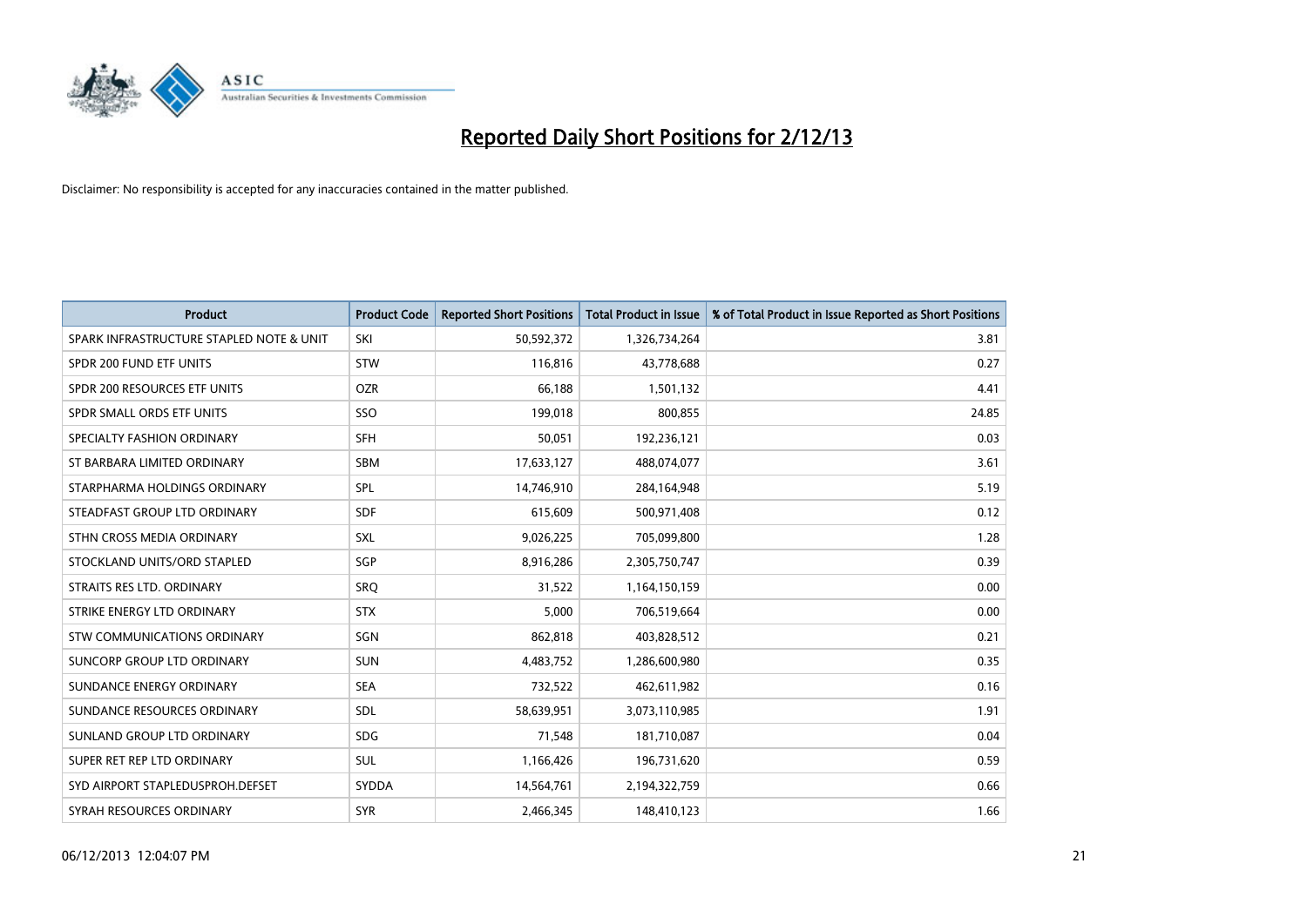

| <b>Product</b>                       | <b>Product Code</b> | <b>Reported Short Positions</b> | <b>Total Product in Issue</b> | % of Total Product in Issue Reported as Short Positions |
|--------------------------------------|---------------------|---------------------------------|-------------------------------|---------------------------------------------------------|
| <b>TABCORP HOLDINGS LTD ORDINARY</b> | <b>TAH</b>          | 20,601,804                      | 754,274,706                   | 2.73                                                    |
| TANAMI GOLD NL ORDINARY              | <b>TAM</b>          | 500,597                         | 587,548,523                   | 0.09                                                    |
| TANAMI GOLD NL RIGHTS 11-DEC-13      | <b>TAMRA</b>        | 1,042                           | 587,548,523                   | 0.00                                                    |
| TAP OIL LIMITED ORDINARY             | <b>TAP</b>          | 152,569                         | 241,608,606                   | 0.06                                                    |
| TASSAL GROUP LIMITED ORDINARY        | <b>TGR</b>          | 2,490                           | 146,507,029                   | 0.00                                                    |
| <b>TATTS GROUP LTD ORDINARY</b>      | <b>TTS</b>          | 10,294,384                      | 1,417,117,821                 | 0.73                                                    |
| <b>TECHNOLOGY ONE ORDINARY</b>       | <b>TNE</b>          | 3,792                           | 307,245,955                   | 0.00                                                    |
| TELECOM CORPORATION ORDINARY         | <b>TEL</b>          | 6,861,820                       | 1,824,093,017                 | 0.38                                                    |
| TELSTRA CORPORATION, ORDINARY        | <b>TLS</b>          | 10,167,824                      | 12,443,074,357                | 0.08                                                    |
| TEN NETWORK HOLDINGS ORDINARY        | <b>TEN</b>          | 148,347,191                     | 2,586,970,845                 | 5.73                                                    |
| TERANGA GOLD CORP CDI 1:1            | TGZ                 | 3,819                           | 171,381,816                   | 0.00                                                    |
| TFS CORPORATION LTD ORDINARY         | <b>TFC</b>          | 126,310                         | 282,157,408                   | 0.04                                                    |
| THE REJECT SHOP ORDINARY             | <b>TRS</b>          | 2,158,201                       | 28,826,248                    | 7.49                                                    |
| THORN GROUP LIMITED ORDINARY         | <b>TGA</b>          | 32,410                          | 148,897,155                   | 0.02                                                    |
| <b>TIGER RESOURCES ORDINARY</b>      | <b>TGS</b>          | 1,756,057                       | 774,770,269                   | 0.23                                                    |
| TITAN ENERGY SERVICE ORDINARY        | <b>TTN</b>          | 14,125                          | 48,866,894                    | 0.03                                                    |
| TOLL HOLDINGS LTD ORDINARY           | <b>TOL</b>          | 25,768,911                      | 717,133,875                   | 3.59                                                    |
| TORO ENERGY LIMITED ORDINARY         | <b>TOE</b>          | 139,845                         | 1,481,936,676                 | 0.01                                                    |
| TOX FREE SOLUTIONS ORDINARY          | <b>TOX</b>          | 1,988,599                       | 133,242,359                   | 1.49                                                    |
| TPG TELECOM LIMITED ORDINARY         | <b>TPM</b>          | 2,503,202                       | 793,808,141                   | 0.32                                                    |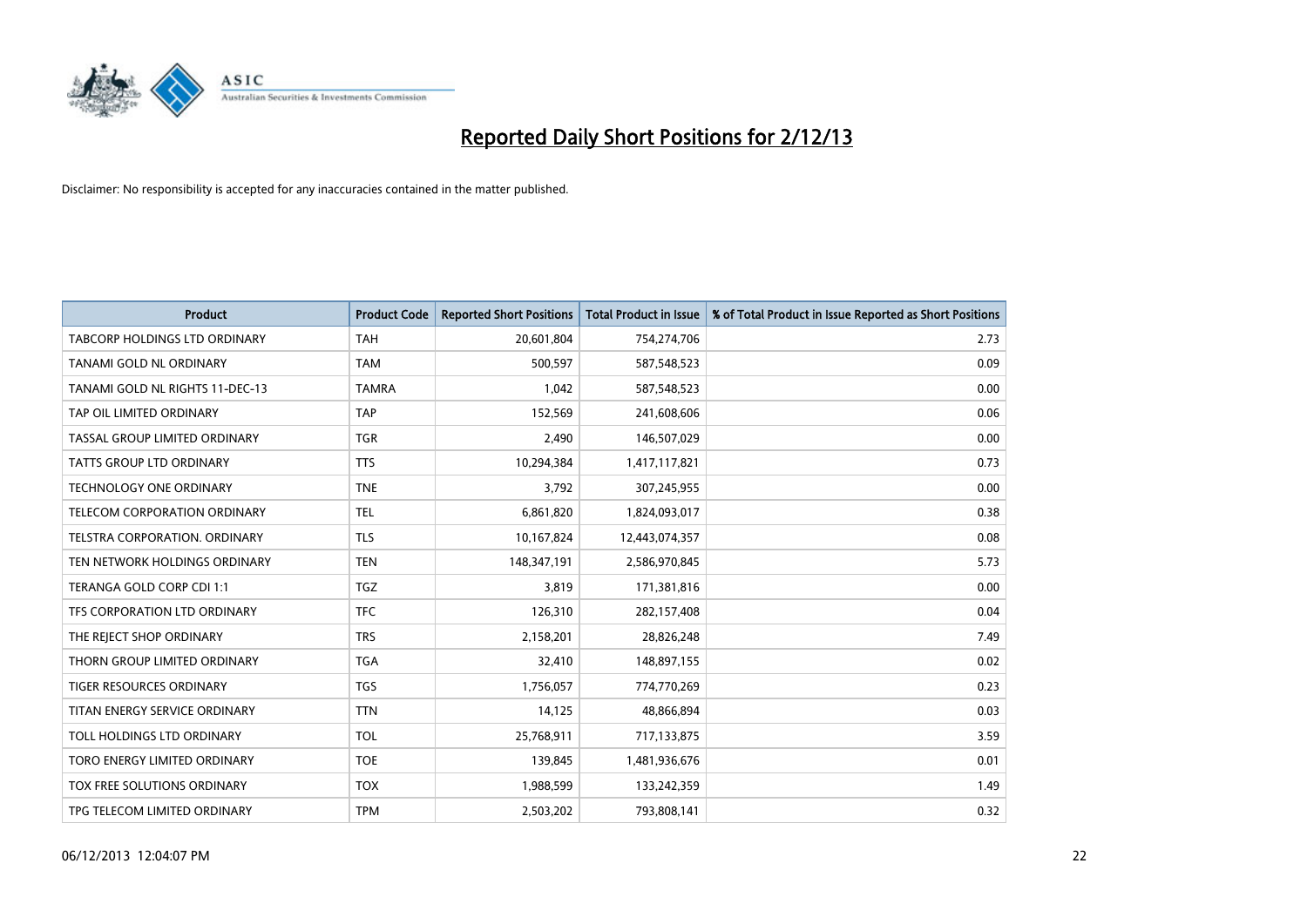

| <b>Product</b>                        | <b>Product Code</b> | <b>Reported Short Positions</b> | <b>Total Product in Issue</b> | % of Total Product in Issue Reported as Short Positions |
|---------------------------------------|---------------------|---------------------------------|-------------------------------|---------------------------------------------------------|
| <b>TRADE ME GROUP ORDINARY</b>        | <b>TME</b>          | 362,925                         | 396,261,129                   | 0.09                                                    |
| TRANSFIELD SERVICES ORDINARY          | <b>TSE</b>          | 44,900,282                      | 512,457,716                   | 8.76                                                    |
| TRANSPACIFIC INDUST, ORDINARY         | <b>TPI</b>          | 24,997,502                      | 1,578,563,490                 | 1.58                                                    |
| TRANSPACIFIC SPS NON-CUM SETUP PREF.  | <b>TPAPA</b>        | 685                             | 2,500,000                     | 0.03                                                    |
| TRANSURBAN GROUP TRIPLE STAPLED SEC.  | TCL                 | 2,015,979                       | 1,486,013,648                 | 0.14                                                    |
| <b>TREASURY GROUP ORDINARY</b>        | <b>TRG</b>          | 108,418                         | 23,070,755                    | 0.47                                                    |
| TREASURY WINE ESTATE ORDINARY         | <b>TWE</b>          | 35,619,975                      | 647,227,144                   | 5.50                                                    |
| TROY RESOURCES LTD ORDINARY           | <b>TRY</b>          | 477,173                         | 167,730,292                   | 0.28                                                    |
| TWENTY-FIRST FOX INC A NON-VOTING CDI | <b>FOXLV</b>        | 976,937                         | 11,899,532                    | 8.21                                                    |
| TWENTY-FIRST FOX INC B VOTING CDI     | <b>FOX</b>          | 338,024                         | 209,205,592                   | 0.16                                                    |
| UGL LIMITED ORDINARY                  | UGL                 | 17,684,297                      | 166,511,240                   | 10.62                                                   |
| UNILIFE CORPORATION CDI 6:1           | <b>UNS</b>          | 120,000                         | 284,039,004                   | 0.04                                                    |
| UXC LIMITED ORDINARY                  | <b>UXC</b>          | 1,027,843                       | 315,397,202                   | 0.33                                                    |
| <b>VENTURE MINERALS ORDINARY</b>      | <b>VMS</b>          | 193,000                         | 287,320,170                   | 0.07                                                    |
| <b>VILLAGE ROADSHOW LTD ORDINARY</b>  | <b>VRL</b>          | 311,866                         | 159,486,203                   | 0.20                                                    |
| <b>VIRGIN AUS HLDG LTD ORDINARY</b>   | <b>VAH</b>          | 156,190,926                     | 3,330,437,000                 | 4.69                                                    |
| VIRTUS HEALTH LTD ORDINARY            | <b>VRT</b>          | 221,374                         | 79,536,601                    | 0.28                                                    |
| VISION EYE INSTITUTE ORDINARY         | <b>VEI</b>          | 3,019,151                       | 160,759,740                   | 1.88                                                    |
| <b>VOCUS COMMS LTD ORDINARY</b>       | <b>VOC</b>          | 37,000                          | 80,779,125                    | 0.05                                                    |
| WARRNAMBOOL CHEESE ORDINARY           | <b>WCB</b>          | 39,999                          | 55,969,511                    | 0.07                                                    |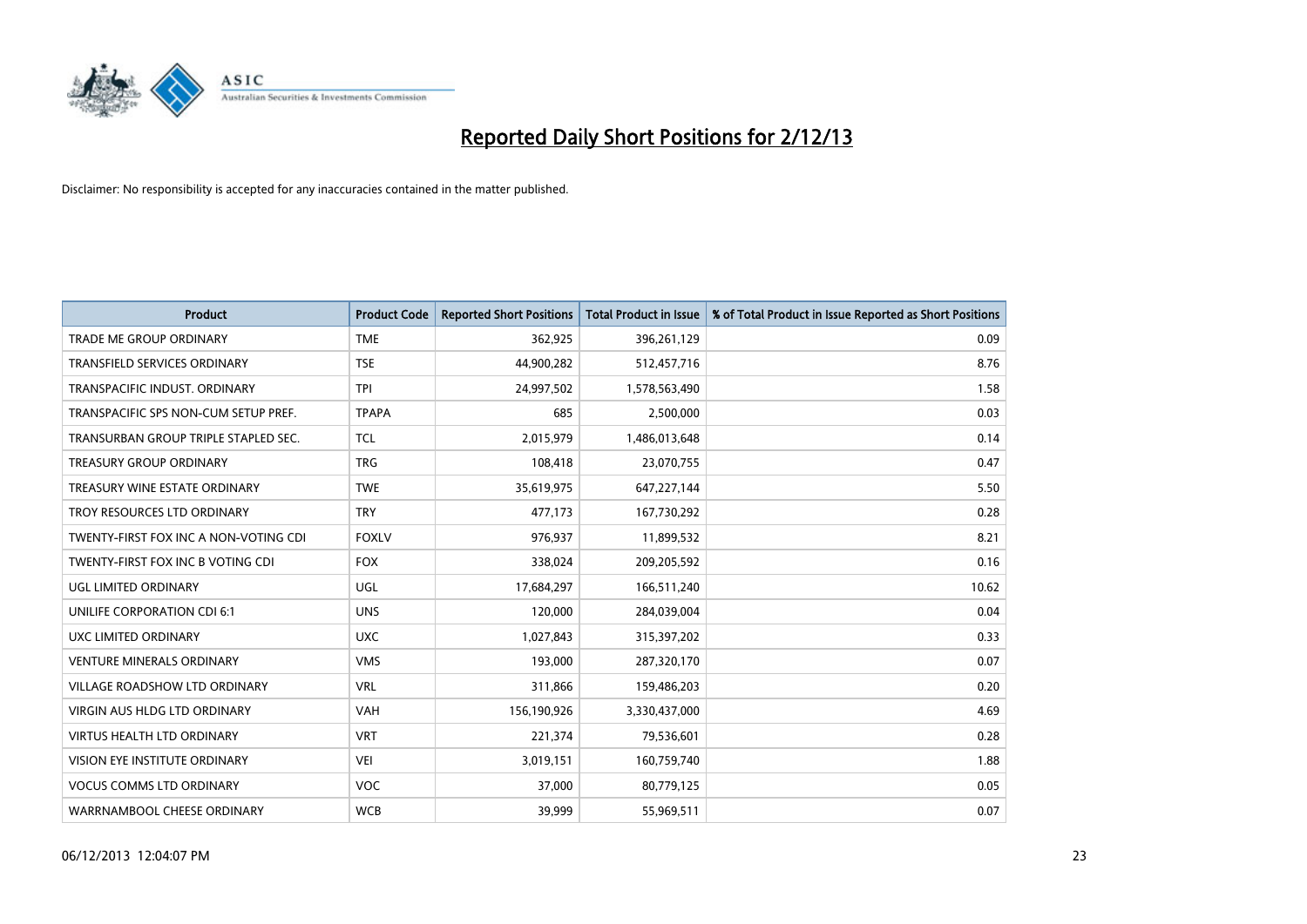

| <b>Product</b>                         | <b>Product Code</b> | <b>Reported Short Positions</b> | <b>Total Product in Issue</b> | % of Total Product in Issue Reported as Short Positions |
|----------------------------------------|---------------------|---------------------------------|-------------------------------|---------------------------------------------------------|
| <b>WATPAC LIMITED ORDINARY</b>         | <b>WTP</b>          | 190                             | 184,332,526                   | 0.00                                                    |
| WEBJET LIMITED ORDINARY                | <b>WEB</b>          | 1,637,965                       | 79,397,959                    | 2.06                                                    |
| WESFARMERS LIMITED ORDINARY            | <b>WES</b>          | 32,786,443                      | 994,511,002                   | 3.30                                                    |
| WESFARMERS LIMITED PARTIALLY PROTECTED | <b>WESN</b>         | 2,884,900                       | 148,763,746                   | 1.94                                                    |
| WESTERN AREAS LTD ORDINARY             | <b>WSA</b>          | 21,298,168                      | 196,862,806                   | 10.82                                                   |
| WESTERN DESERT RES. ORDINARY           | <b>WDR</b>          | 1,522,977                       | 491,031,910                   | 0.31                                                    |
| WESTFIELD GROUP ORD/UNIT STAPLED SEC   | <b>WDC</b>          | 6,921,670                       | 2,113,501,814                 | 0.33                                                    |
| WESTFIELD RETAIL TST UNIT STAPLED      | <b>WRT</b>          | 32,180,522                      | 2,979,214,029                 | 1.08                                                    |
| <b>WESTPAC BANKING CORP ORDINARY</b>   | <b>WBC</b>          | 25,004,540                      | 3,109,048,309                 | 0.80                                                    |
| WHITE ENERGY COMPANY ORDINARY          | <b>WEC</b>          | 10,463                          | 322,974,494                   | 0.00                                                    |
| WHITEHAVEN COAL ORDINARY               | <b>WHC</b>          | 63,375,949                      | 1,025,692,710                 | 6.18                                                    |
| WIDE BAY AUST LTD ORDINARY             | <b>WBB</b>          | 28,233                          | 36,238,600                    | 0.08                                                    |
| WINDIMURRA VANADIUM ORDINARY           | <b>WVL</b>          | 20,461                          | 19,284,366                    | 0.11                                                    |
| WOODSIDE PETROLEUM ORDINARY            | <b>WPL</b>          | 2,557,497                       | 823,910,657                   | 0.31                                                    |
| WOOLWORTHS LIMITED ORDINARY            | <b>WOW</b>          | 2,839,530                       | 1,254,416,497                 | 0.23                                                    |
| <b>WORLEYPARSONS LTD ORDINARY</b>      | <b>WOR</b>          | 4,636,768                       | 243,480,720                   | 1.90                                                    |
| WOTIF.COM HOLDINGS ORDINARY            | <b>WTF</b>          | 8,344,366                       | 211,736,244                   | 3.94                                                    |
| YANCOAL AUST LTD CVR SHARES            | YALN                | 5,589                           | 87,645,184                    | 0.01                                                    |
| YANCOAL AUST LTD ORDINARY              | YAL                 | 91,412                          | 994,216,659                   | 0.01                                                    |
| YTC RESOURCES ORDINARY                 | <b>YTC</b>          | 83,743                          | 267,919,890                   | 0.03                                                    |